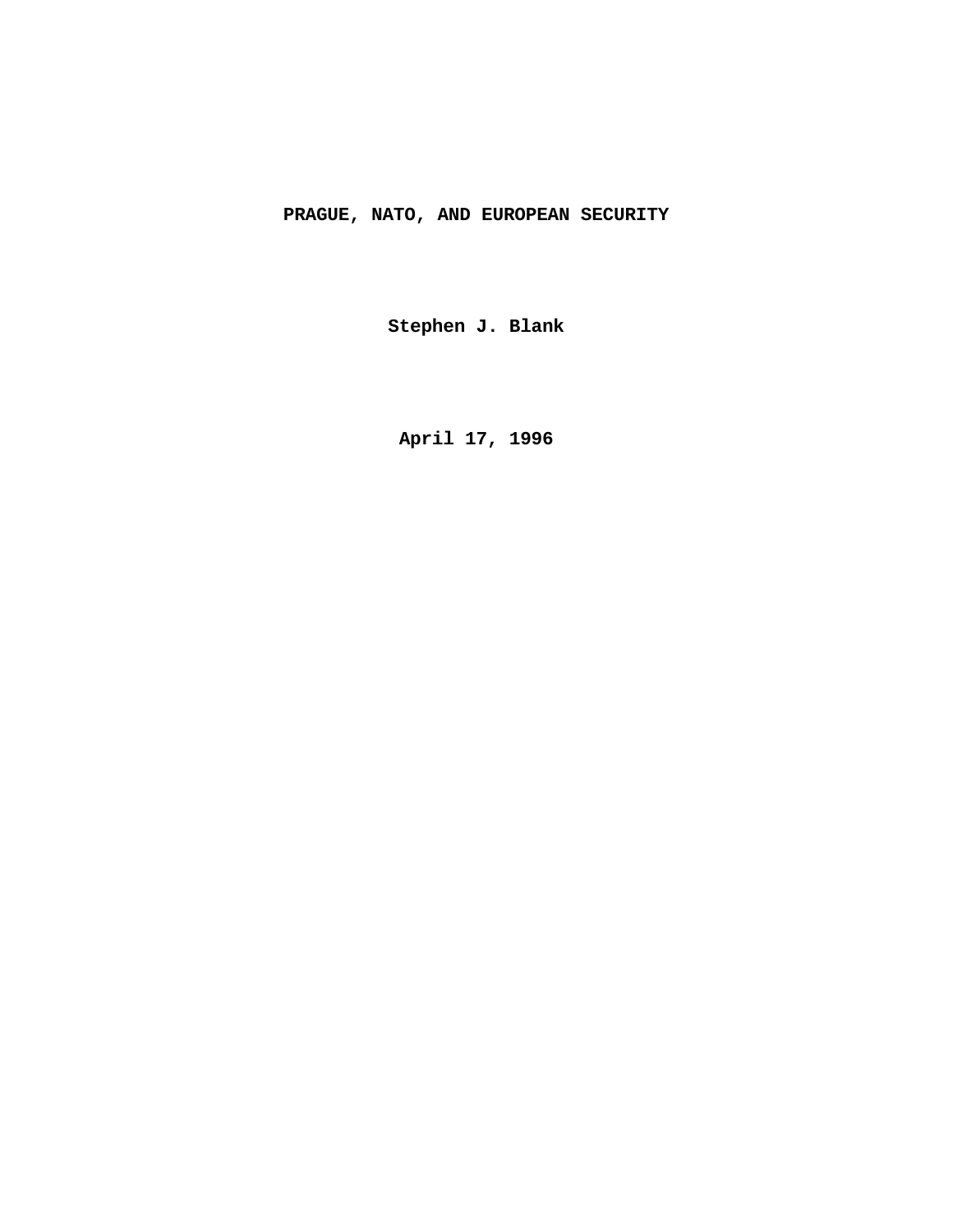#### \*\*\*\*\*\*\*

The views expressed in this report are those of the author and do not necessarily reflect the official policy or position of the Department of the Army, the Department of Defense, or the U.S. Government. This report is cleared for public release; distribution is unlimited.

#### \*\*\*\*\*\*\*

Comments pertaining to this report are invited and should be forwarded to: Director, Strategic Studies Institute, U.S. Army War College, Carlisle Barracks, PA 17013-5050. Copies of this report may be obtained from the Publications and Production Office by calling commercial (717) 245-4133, DSN 242-4133, FAX (717) 245- 3820, or via the Internet at rummelr@carlisle-emh2.army.mil.

### \*\*\*\*\*\*\*

All Strategic Studies Institute (SSI) monographs are loaded on the SSI Homepage for electronic dissemination. SSI's Homepage address is: http://carlisle-www.army.mil/usassi/.

### \*\*\*\*\*\*\*

The author wishes to express his gratitude to the officials who allowed him to interview them for this monograph and to the Institute for National Security Studies of the U.S. Air Force Academy for support of the research and travel needed to complete this study.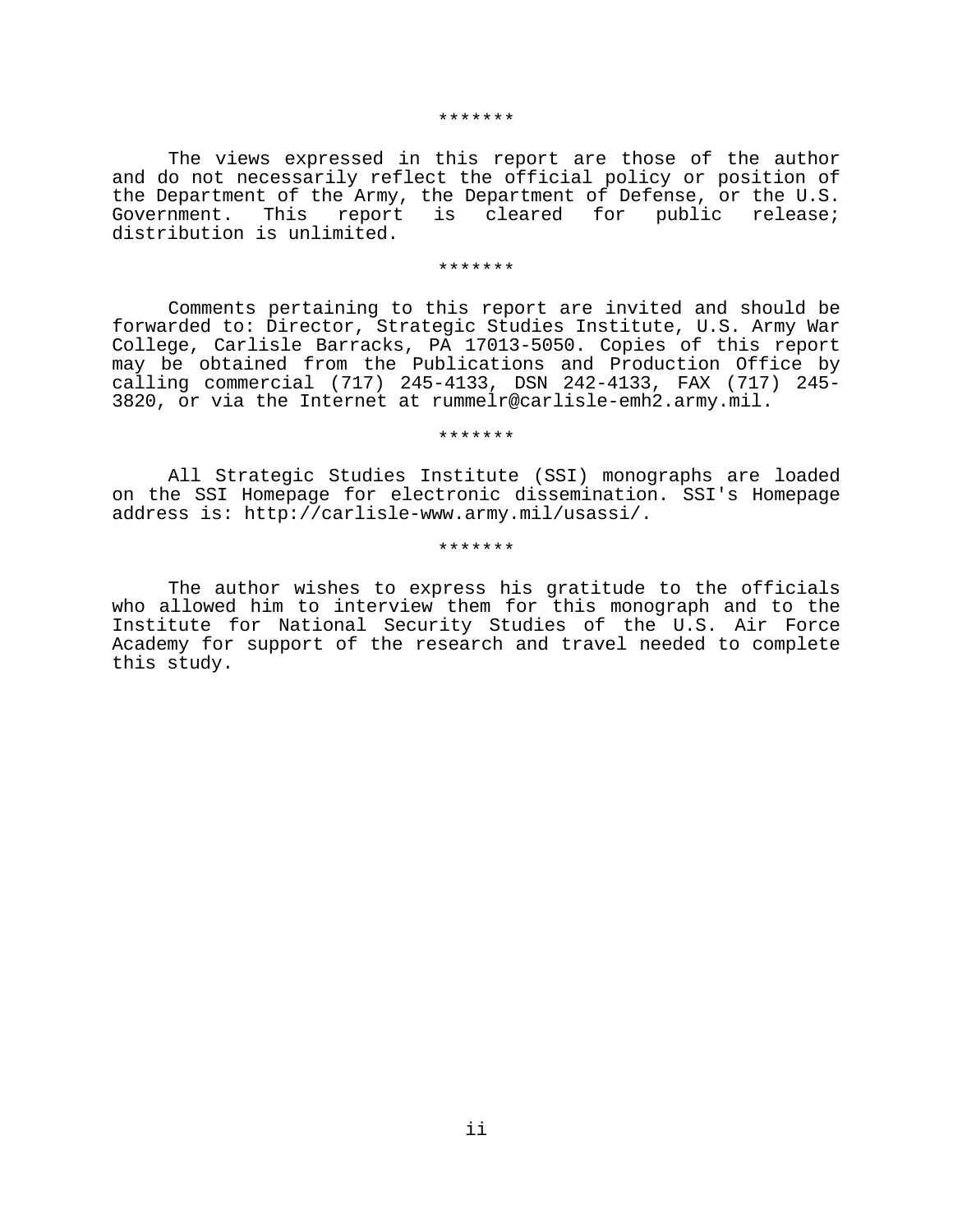#### **FOREWORD**

The issue of NATO enlargement is a crucial element of the European security agenda. Most of the analyses that have been done on NATO enlargement focus on the relative merits of enlargement for the Alliance. Others concentrate on the viewpoint of individual NATO members' interests. Few examine the perspectives of the possible applicants to NATO. Yet 1996 is the year in which the dialogue on Europe begins to shift from examining the "how and why" of enlargement to the "who and when" of this issue.

One of the most likely candidates for future membership in NATO is the Czech Republic. Inasmuch as the debate over this issue is engaging chancelleries all over the United States and Europe, it is necessary to understand how the prospective members view European security issues, what they hope to gain from membership, and how their interests and security relationships mesh with NATO's.

In this report Dr. Stephen Blank examines Czech policy. His purpose is not to determine whether the United States or any other members should support or oppose NATO enlargement. Instead, he seeks to analyze Czech views and inform our audience as to their meaning and importance for both the Czech Republic and the other NATO members. In this fashion, Dr. Blank's report continues our efforts to stimulate thought and reflection on current security issues affecting the Army and the United States. Accordingly, the Strategic Studies Institute is pleased to offer this study and welcomes your comments and reactions.

> RICHARD H. WITHERSPOON Colonel, U.S. Army irector, Strategic Studies Institute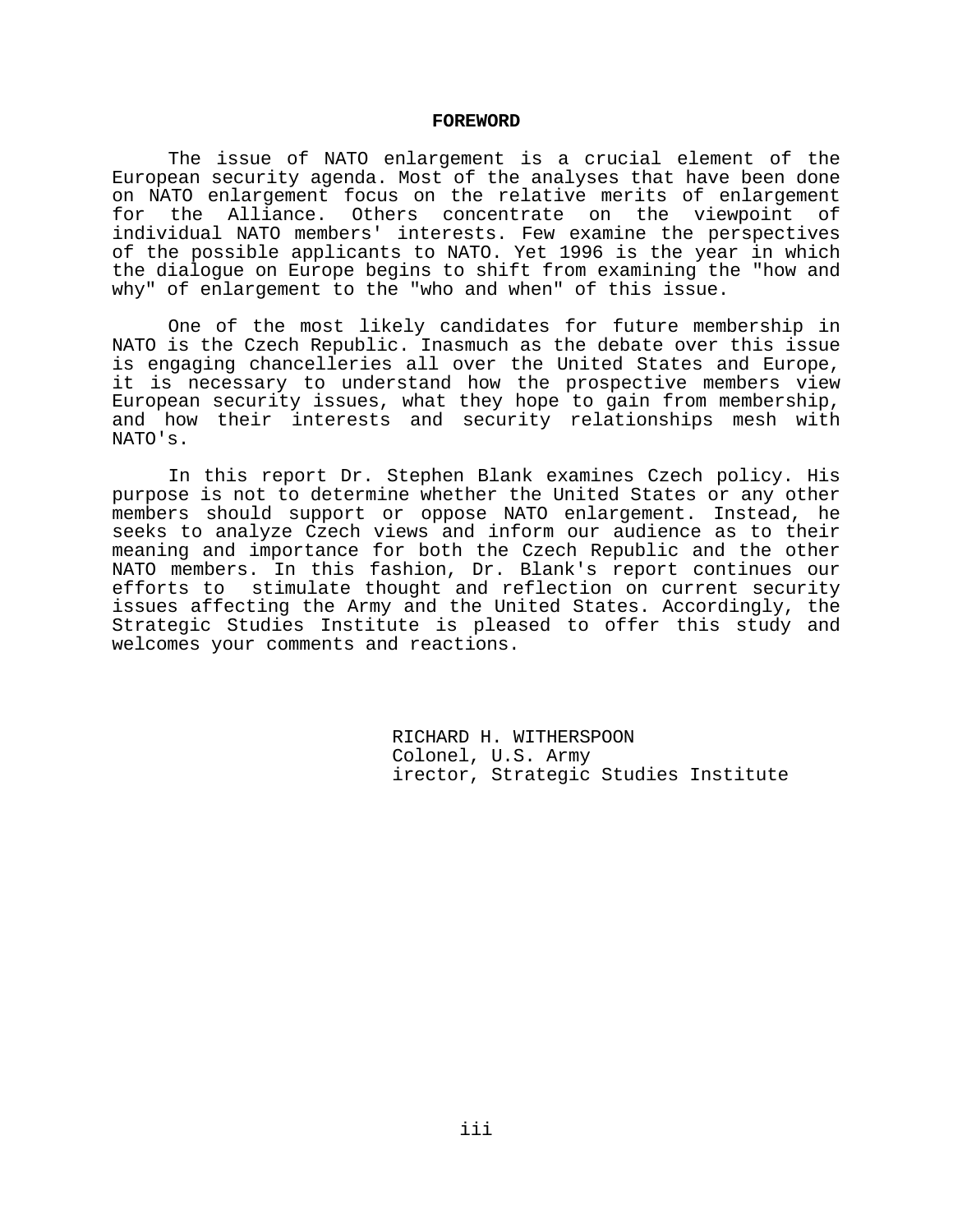# **BIOGRAPHICAL SKETCH OF THE AUTHOR**

STEPHEN J. BLANK is the Douglas MacArthur Professor of Research at the U.S. Army War College and has been an Associate Professor of Russian/Soviet Affairs at the Strategic Studies Institute since 1989. Prior to this appointment, Dr. Blank was Associate Professor for Soviet Studies at the Center for Aerospace Doctrine, Research, and Education of Air University at Maxwell Air Force Base. Dr. Blank's M.A. and Ph.D. are in Russian history from the University of Chicago. He has published numerous articles on Soviet/Russian military and foreign policies, notably in the Third World, and is the author of The Sorcerer as Apprentice: Stalin's Commissariat of Nationalities, 1917-1924 (Westport, CT: Greenwood Publishing Group, 1994).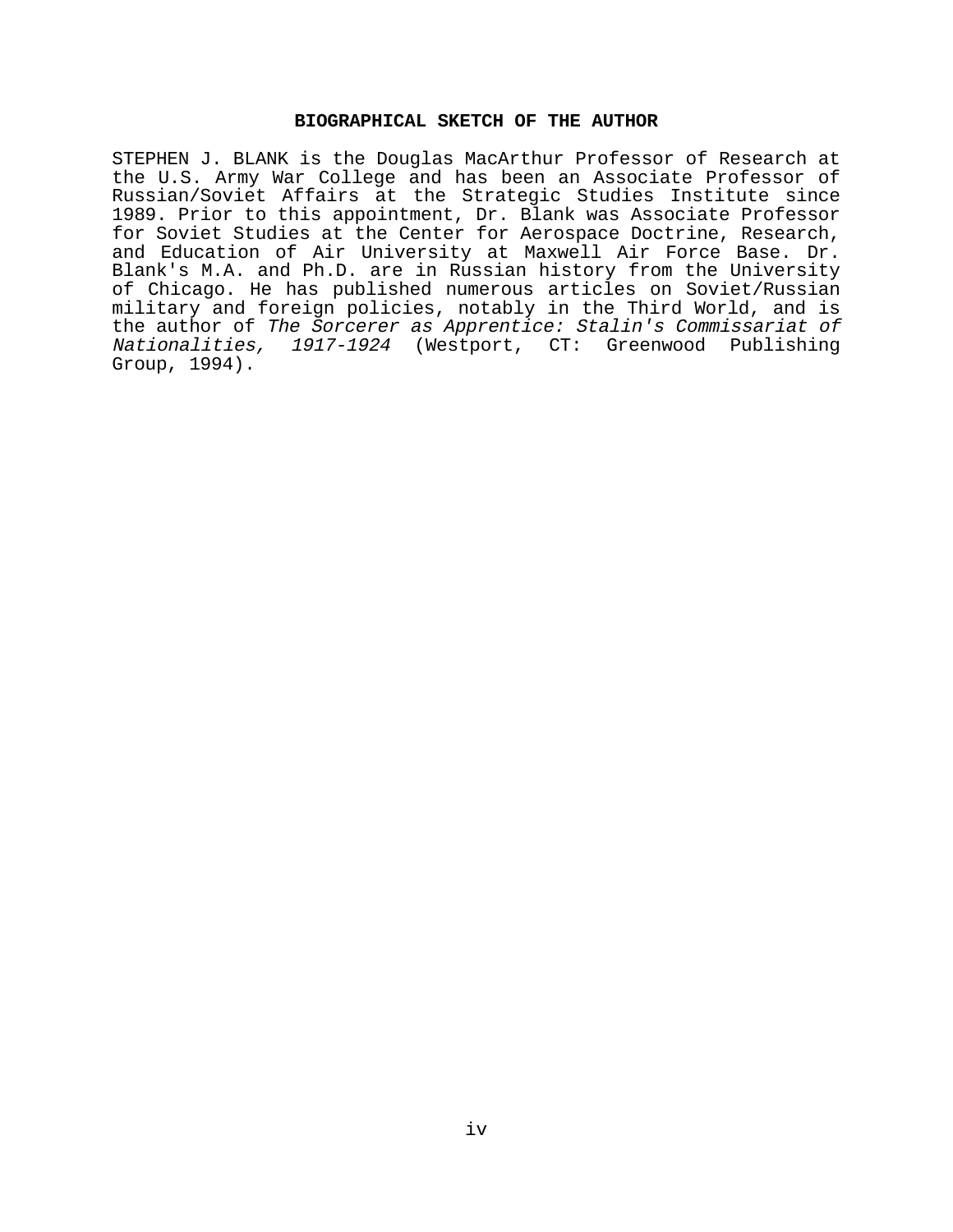#### **SUMMARY**

The Czech Republic's security policy priority is the soonest possible entry into full NATO membership. Prague thereby hopes to achieve primarily political and psychological goals of selfidentification and acceptance as a member of the West, not Central or Eastern Europe. Czech officials do not seek membership out of a sense of military danger or threat, though they do worry about Russia's apparently revived neo-imperial outlook. Politically the Czech Republic wants security integration with the most successful alliance in Europe, a lasting and durable transatlantic security guarantee so it is not alone with Germany in Central Europe, and an opportunity to reorient its policies away from the other neighboring states in Central Europe.

Thus, Czech policy is unilateralist to a high degree. Prague eschews virtually all forms of regional cooperation except where it might help foster NATO membership. It has avoided anything other than a free trade zone with Poland, Hungary, and Slovakia, virtually disdains the latter in public, and Czech officials express highly uncomplimentary views about Polish policy. Prague also seems unconcerned, or at least relatively unconcerned about the security destiny of Ukraine, the Baltic states, and the Balkans if it gets into NATO. Thus its provincialist, if not nationalist, policies, do come into conflict with the spirit of NATO's and the United States' professed ambition to engineer, over time, a pan-European security settlement. Nor does its aversion to cooperation with its neighbors bode well for a Czech state that is located in Central and Eastern Europe, policymakers' preferences notwithstanding.

Prague also apparently is banking too much on Western commitments to come to the area's and to its rescue in the event of a crisis, even though much official sentiment in Europe and even in the United States is averse to any kind of involvement there. The sad record of European and U.S. inability to act effectively in Yugoslavia for 4 years would seem to indicate the need for a security policy that has other cards to play than just NATO membership. Similarly Prague's entry into the EU will not be as smooth as it wishes since EU's statist and highly centralized orientation is at odds with the nationalist and unilateralist policies of the present Czech government led by Prime Minister Vaclav Klaus. Clearly many serious issues connected with the Czech Republic's entry into NATO have yet to be fully realized and resolved. For these reasons Czech security policy is subject to serious criticisms and may not suffice to defend the country's vital interests.

v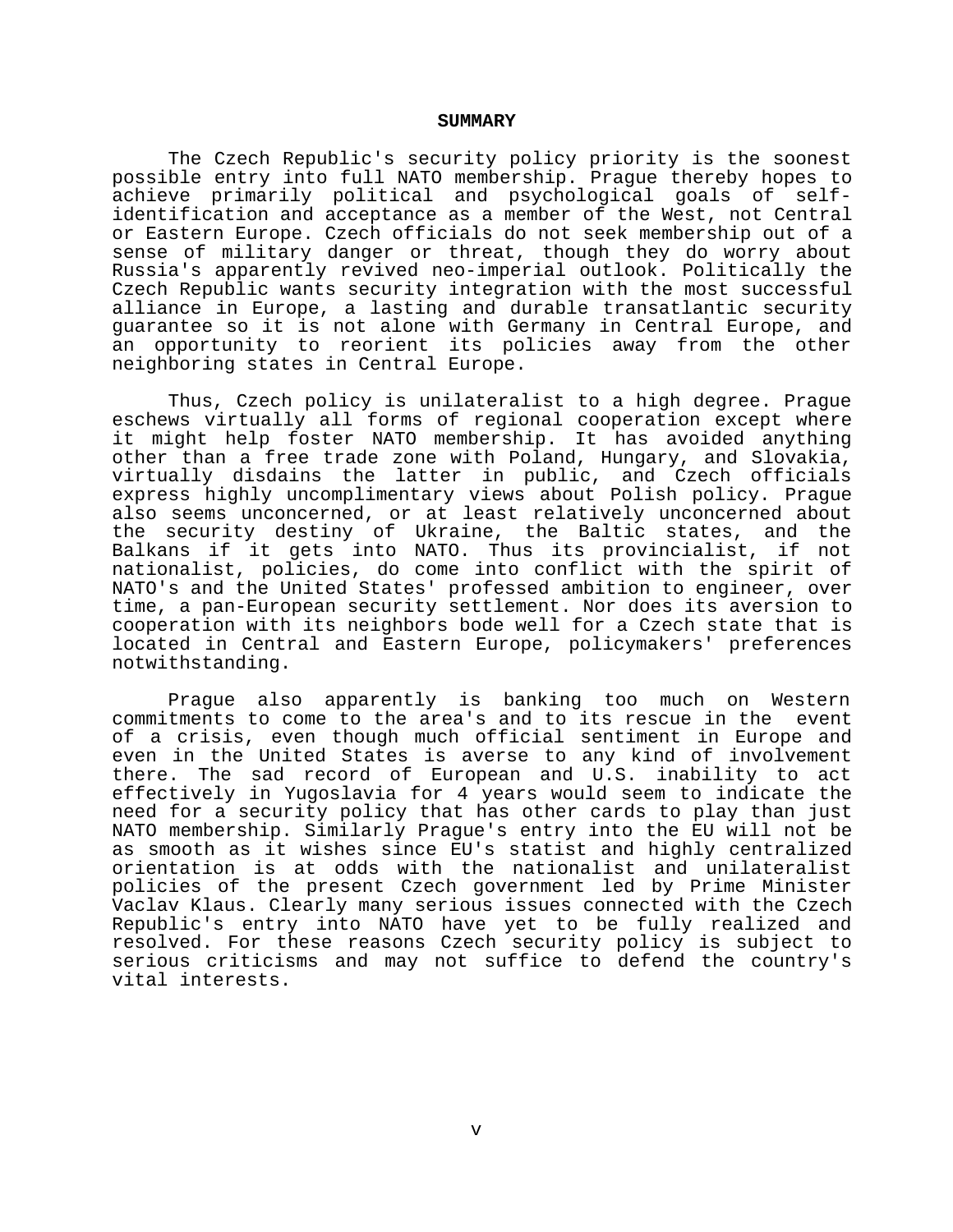### **PRAGUE, NATO, AND EUROPEAN SECURITY**

#### **Introduction**.

This monograph examines Czech security policies as Czech practitioners see and present them, and then assesses whether these policies advance Czech security. The author's purpose is not to argue for or against Czech membership in NATO and/or the EU. Those topics are already under public discussion. Rather the author presents Prague's views of its security goals, attempts to understand whether current Czech policy adequately serves the Czech Republic's interests, and analyzes the likely results of Czech policy.

Today the fundamental question and first priority for Prague is obtaining membership in an enlarged NATO. NATO enlargement has been Europe's most urgent security question since NATO committed itself in principle at its 1994 Brussels summit. Though NATO enlargement has triggered strong Russian objections and an intense Western debate, the discussion in the United States is mainly about whether enlargement serves U.S. and NATO interests, and Russia's role vis-a-vis NATO. Whether NATO membership serves the candidates' interests or what they want from NATO is rarely discussed in the U.S. public arena. This lacuna in the debate serves neither NATO nor the candidates for membership. Furthermore, it obscures issues that must be faced if potential members are to contribute to European security.

Since some analysts single out the Czech Republic as the state that should enter NATO first, Prague's motives and policies merit examination.<sup>1</sup> Precisely because many, including Prime Minister Vaclav Klaus, claim the Czech Republic is Central Europe's most 'reformed' state (an assessment open to question, e.g., by comparison with Estonia), and therefore is allegedly the most ready to join NATO, this assessment of Czech policy should offer a particularly revealing perspective on current issues.

Czech security policy amalgamates diverse formative factors. Among the most prominent formative factors are the Republic's location in Europe, its history (i.e., the memory of German or Russian occupation), and the psychological processes of cultural self-identification. A coherent and unified Czech policy has arisen out of the interaction of these factors.

The geographical consequences of Czechoslovakia's 1993 split into Czech and Slovak republics have decisively shaped Czech policies. That split severed direct Czech contiguity with any member of the Commonwealth of Independent States. At least two states lie between it and Russia, its greatest potential threat. Russia's distance, economic prostration, and military decline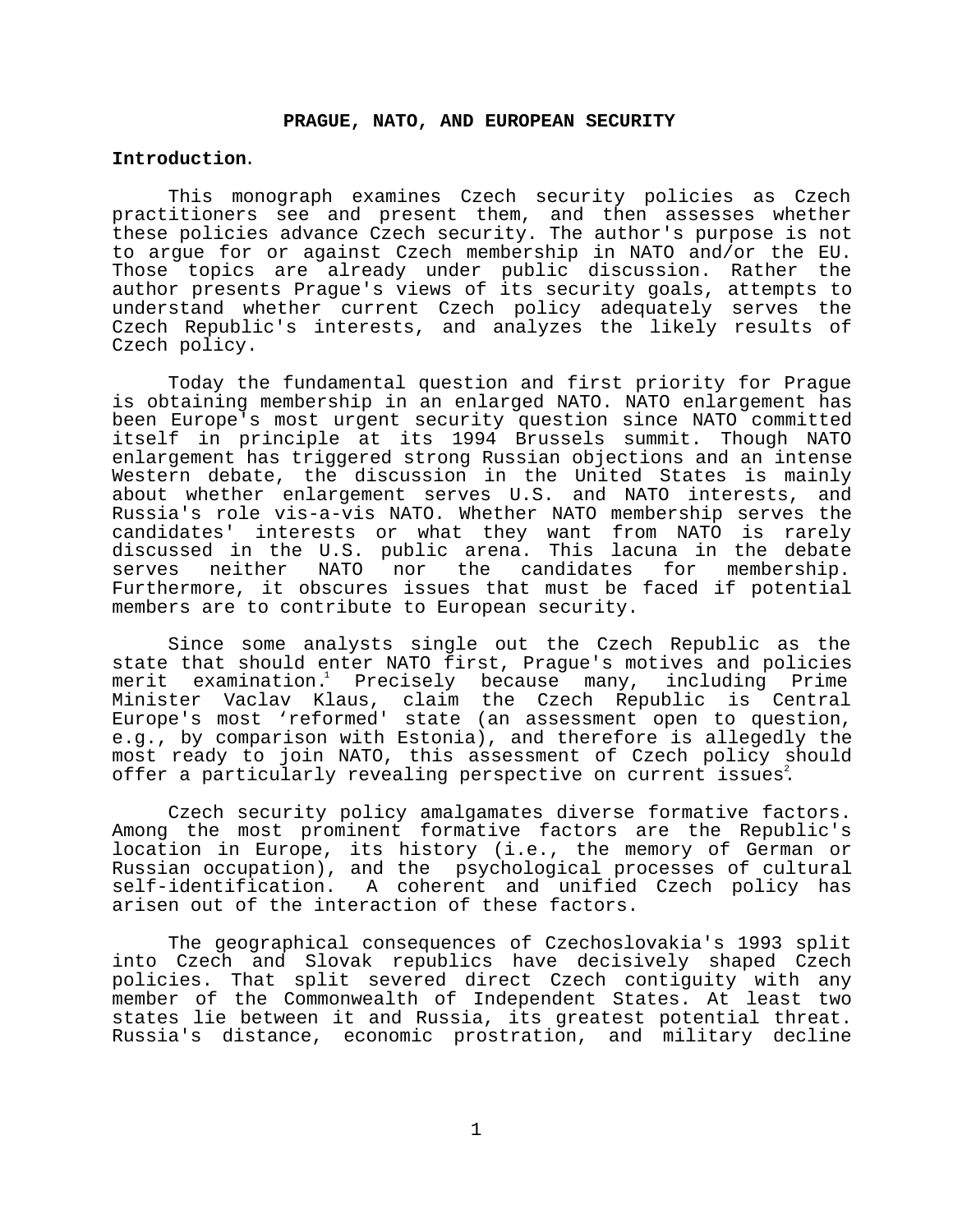preclude a direct military threat to the Czech Republic for a long time. Czech policymakers recognize that current borders define the most benign threat environment in Czech history.

Furthermore, by cutting Slovakia loose, Prague gave up its most backward and unprofitable region while enhancing its ability to integrate with Western Europe. The government has exploited its new borders to orient itself economically and politically even more toward Germany, the Czech Republic's leading trade partner and foreign investor.<sup>4</sup> But this split has reduced Czech interest in Slovakia and Central Europe.5 Czech officials deny being part of Central or Eastern Europe (though the map, culture, and history say otherwise). Instead they insist that the Czech Republic is a vital part of Western European civilization and wants to defend it, even forcibly. Therefore Prague is ready for and deserves NATO membership. NATO membership is essential to ratify Czech selfidentification as a Western European nationality that rejects being in Central and Eastern Europe. Hence NATO membership is supposed to satisfy a symbolic, psychological need for such selfidentification.7

This psychological aspect imparts a contradictory quality to Prague's desire to join NATO. Czech officials maintain that their state contributes to Western civilization, but that neighboring states are at best only partly civilized. This response is typically Central European since Hungary and Poland assert the exact same motive for entering NATO and their public opinion is often not very complimentary to neighbors further east and south<sup>2</sup>. This cultural self-identification also leads Prague to repudiate interest in Central and Eastern Europe or regional cooperation programs there. Interviews with key officials show a surprising indifference to, if not disdain for, their neighbors' concerns even though their policies frequently parallel Czech ones.

Precisely because of this attitude, Czech policy focuses on the West, especially Germany and the United States, and has, through 1995, rejected calls for regional integration. Klaus has called the Visegrad organization of Poland, Hungary, and the former Czechoslovakia that was formed in 1990 an artificial one that the West foisted on Prague to keep it out of the West and he has obstructed any political or military cooperation under its auspices.10 Unilateralism, not regional cooperation, has been Prague's regional policy. Czech policies are, in their own way, nationalistic.

 Prague also has no fear of a Russian military offensive. Since it feels no threat, the Czech Republic's motives for joining NATO are political and are tied to its self-identification project as a Western state. Yet this project also denigrates Russia's claim to be a major European power and defines it as somehow "other." Therefore, paradoxically, Russia, even when weak, is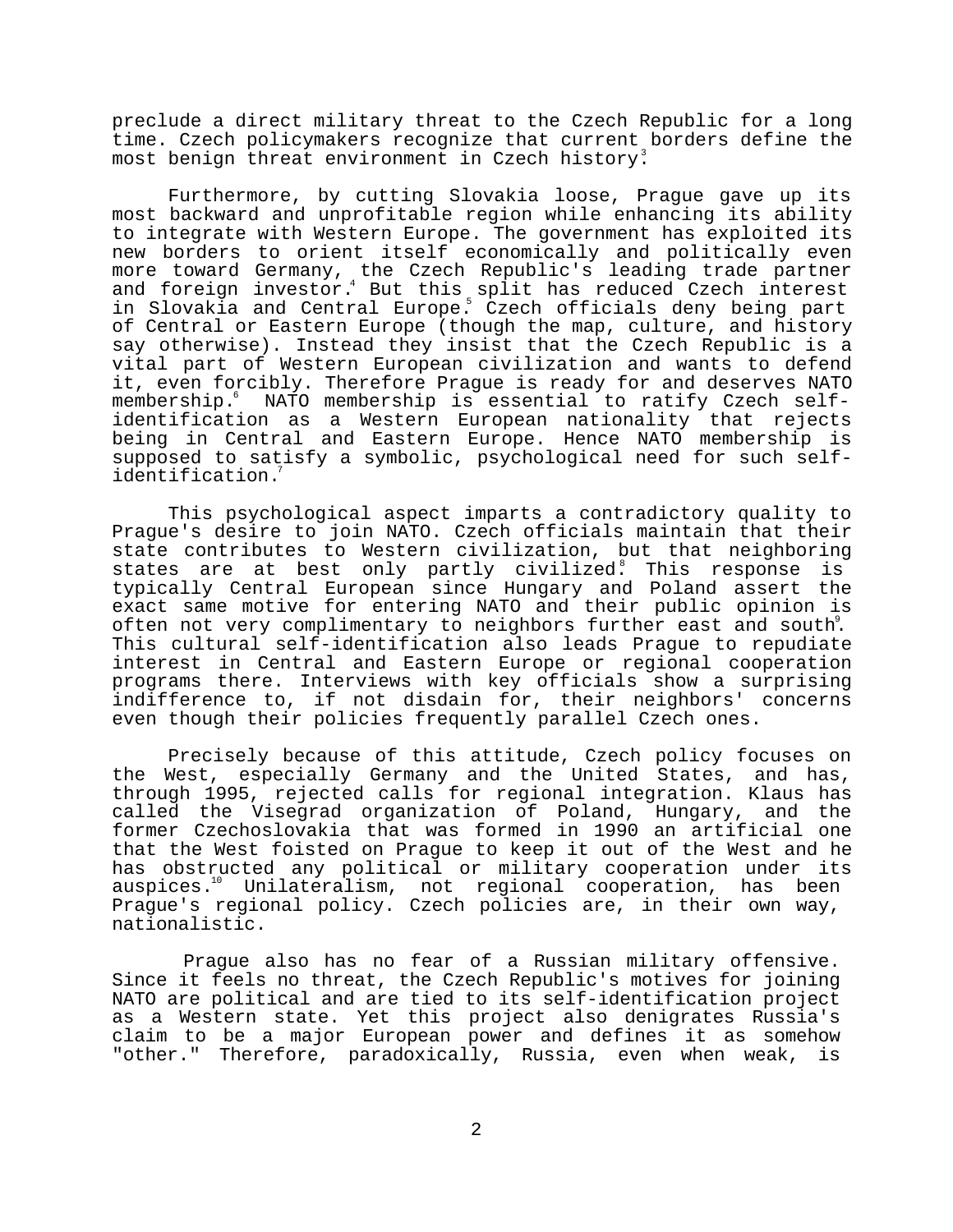defined as a threat which must be countered by NATO membership.<sup>11</sup>

### **NATO Membership as the Key Czech Priority**.

The alpha and omega of Czech policy is the earliest possible entry into NATO. While Prague also very much wants to join the EU, membership in NATO is clearly the first priority. Official opinion believes that joining NATO first is easier because it requires less institutional restructuring and economic progress than does joining the EU.<sup>12</sup> An equally likely reason is that it is harder than expected to overcome the objections that key West European economic lobbies have toward EU expansion and to conform to EU's highly standardized procedures, especially during a time of recession and weak Western governments. Successful opposition from Western governments and lobbies, e.g., agricultural interests, to the EU's rapid expansion into Central Europe became more disillusioning compared to NATO's more forthcoming approach to Czech concerns.<sup>13</sup> Meanwhile NATO's receptivity stimulated a concerted Czech-Hungarian-Polish diplomatic campaign for membership.14 These states may also hope that NATO membership will eventually help them join the  $EU.$ <sup>1</sup>

This concerted action is the exception to Prague's normal policy that has shunned regional cooperation. Precisely because it is an exception, it reflects the priority goal of gaining NATO membership. NATO membership is the only defense issue where regional cooperation has been achieved. And it was only due to Western, especially U.S., pressure that Prague began cooperating with Warsaw and Budapest on a regional air defense network. Prague's neighbors and Washington regard such military-political cooperation as a precondition for joining NATO.16 Prague's earlier resistance to regional military cooperation had led some Czech analysts to argue that the government shunned military and other forms of regional cooperation with Poland, Slovakia, and Hungary lest Poland dominate regional military cooperation and make Prague follow its agenda. Moreover, the Czech army had also resisted regional cooperation because it believes in territorial defense, (presumably against Russia or any other attacker) not coalition warfare.<sup>17</sup> Therefore Praque sought to wrest control of the regional security agenda and to limit regional cooperation to issues of trade and economics where it believed it had the advantage over Poland.

However Prague failed to achieve a privileged position on the issue of NATO membership without regional defense cooperation and had to yield to NATO's pressure for Central European air defense cooperation. This outcome illustrated the lesson that any viable regional security cooperation must parallel or derive from a preceding economic-political accord. Otherwise, if Central European states cannot cooperate, unity may well be imposed from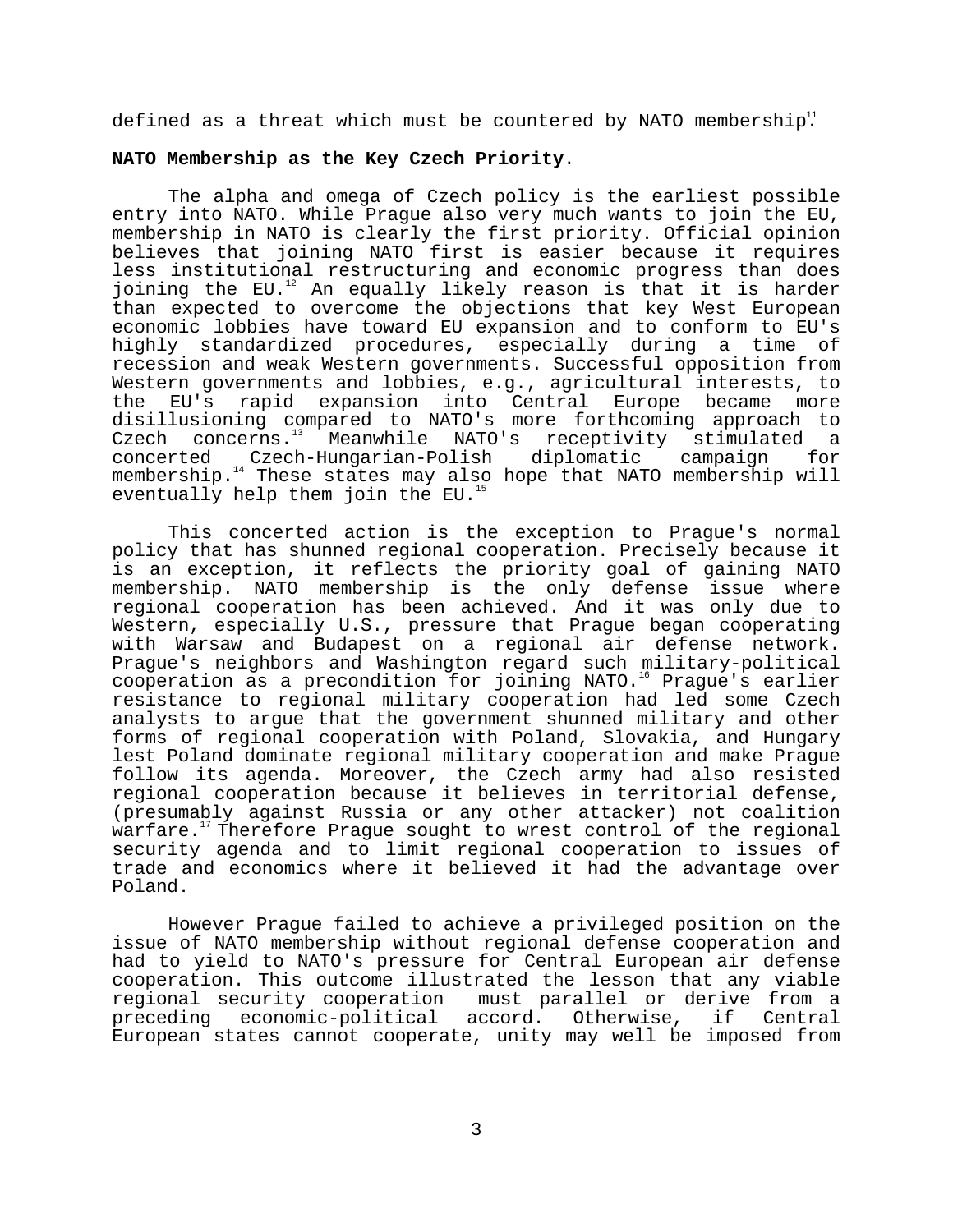outside. According to the Study on NATO Enlargement of September 1995, NATO will not accept Central European states unless and until they can work together in economics as well as defense. In its opening paragraph this study stated that NATO sees security, "as a broad concept embracing political and economic, as well as defense, components." This concept of security should be the basis for the new security architecture built by a gradual process of integration and cooperation among European states and security institutions. Indeed NATO enlargement is supposed to foster the habit of mutual cooperation among members.<sup>18</sup> While this study does not reflect NATO's final word, it does reveal NATO's current views on the complex of issues involved in NATO enlargement as of late 1995. Thus, any divergence between the Study's position and Prague's policy of eschewing regional cooperation should arouse concern in Brussels and Prague.

The prevalence of such attitudes about economic and political cooperation have, until now, inhibited the security cooperation needed to get into NATO. As a result, the fact that Warsaw and Prague shared concerns about Russian policies did not suffice to foster their fullest mutual regional cooperation. Instead, the race to join NATO became very competitive, a factor which The Partnership for Peace (PfP) program unfortunately and unintentionally abets.<sup>19</sup> Since each state works out its own plan of activities for PfP, and since the military aspects of the PfP program are more fully developed than civilian aspects are, governments cooperate with each other principally via NATO's Partnership Coordinating Cell at SHAPE in Mons. Therefore, diplomatic (but not military) cooperation among the Visegrad states to join NATO shows that the intensity of their commitment to NATO overrides Prague's dislike of regional cooperation. Indeed, Czech officials even professed their willingness to accept with satisfaction Poland's membership first, if that meant NATO's subsequent commitment to Praque.<sup>2</sup>

### **The Czech Republic and Russia**.

Czech concerns about Russia are not tied to any currently visible military threat. Its motives for joining NATO are psychological and political, relating to inclusion in the West. Likewise its concerns about Russia are political in nature. Prague fears Russia's profound instability which could, in time, lead to volatile and threatening policies. Russia's most recent call to unite the CIS in a military-political alliance if NATO expands, talk of a new aggressive military doctrine, and invasion of Chechnya in 1994 stimulate anxieties about the stability of Russian policy. Therefore Prague sees NATO as a factor stabilizing Europe's status quo by projecting democracy and security eastward.<sup>21</sup> While this argument has a military element of defense against future threats, projecting democracy abroad is basically a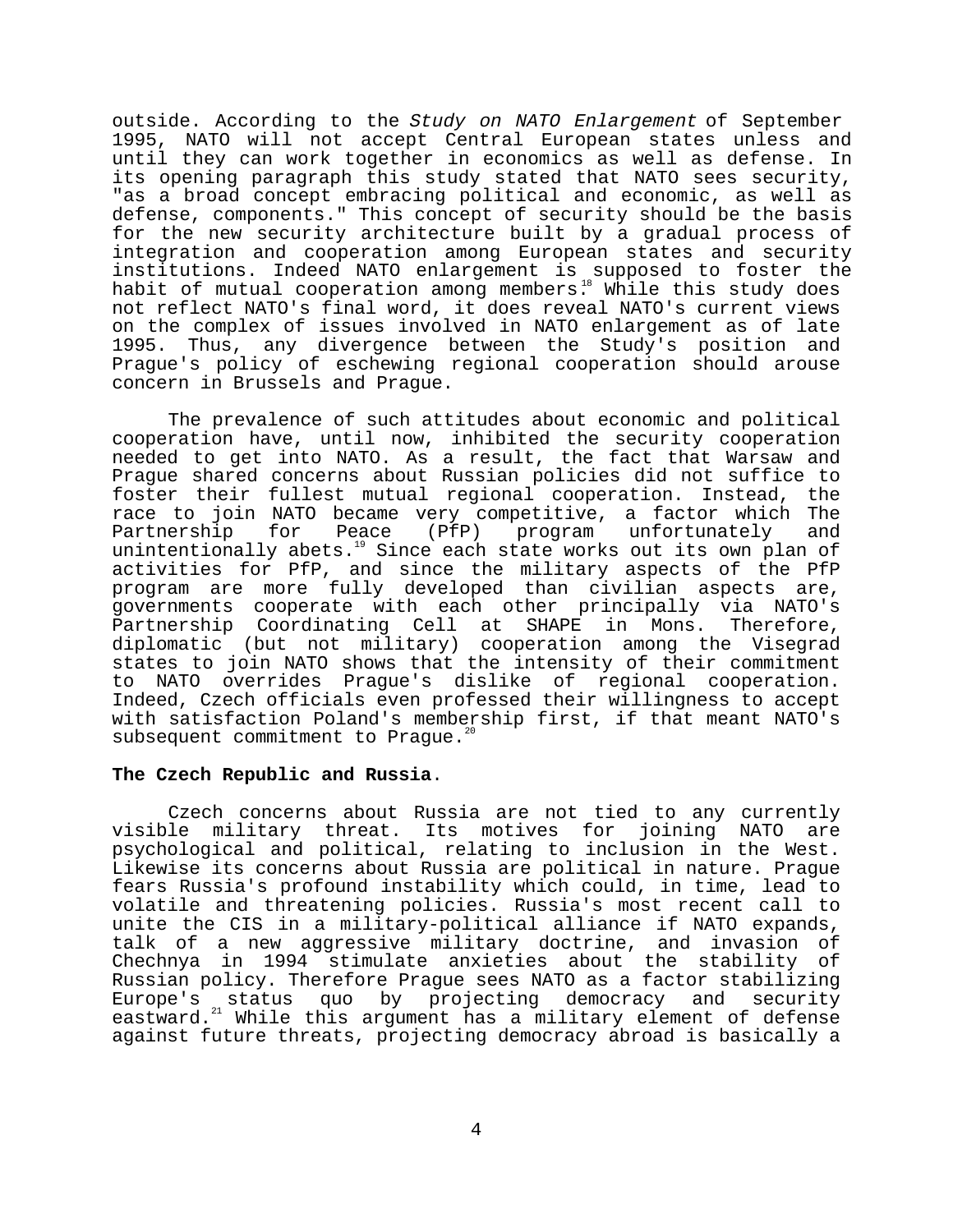lengthy political process.

 Therefore, Prague maintains that joining NATO is not a radical and divisive policy. Rather, NATO expansion defends today's order against Russian unpredictability. Russian policies since 1993 have shown Prague that Moscow cannot be relied on to honor treaties, like the OSCE's 1994 Budapest accords that Russia violated in Chechnya. Russian policies also persuaded some officials that Moscow wants a free hand in Europe.<sup>22</sup>

Fear of Russian instability pervades Central Europe and takes two concrete forms of anxieties for the future. The first is that an imperial Russian policy returns and reunites the CIS. If Prague and/or its neighbors are outside of any European security system, they fear being left in "limbo," or a "grey zone," where they would allegedly gravitate to Russia's sphere of influence. Indeed, Czech President Vaclav Havel believes that the Czech Republic already is in such a vacuum and must join NATO sooner rather than later, if the situation is not to deteriorate further. Those employing this metaphor of the vacuum see it as a generic threat that covers the absence of a security guarantee and the prospects of pan-regional breakdowns of the socio-political order.<sup>23</sup> But this sense of being in a vacuum is not one of any impending military threat as such. Officials fear that if Russia revives and expands its influence or territory, Czech freedom in foreign and defense policy would be limited. Though the Czech Republic sees itself as a Western state, it would again have to look East.

The second fear is that Russia will descend into a permanent crisis and war whose repercussions would threaten Central Europe. Prague resolutely wants to avoid those outcomes: large-scale refugee migrations, energy cutoffs to which the Czech Republic is vulnerable (something that weighs heavily on many officials), crime, or actual war. At the same time, Russia's potential (but not currently impending) military threat that lurks behind these scenarios is always present in the calculations of Central European states. $24$ 

Prague also regards Russian protests about NATO enlargement as an unacceptable attempt to establish Moscow's veto power or "droit de regard" (right of supervision) over the region. $^{25}$  Though Russia professes no imperial aims, Prague regards Russia's design for Europe as an unworkable, excessively self-interested one that leaves Europe's security architecture dangerously open for an uncertain future.<sup>26</sup> Russia's potential reactions to NATO's Russia's potential reactions to NATO's expansion that Russian spokesmen have advanced do not allay Czech fears. These reactions include revocation of Russia's treaty with Poland, the CFE and START II treaties; Russian alliances with all the CIS states; and Moscow's adoption of a generally revisionist posture in Europe.27 Such statements only increase fears that Moscow wants to leave Europe's security open to obtain a future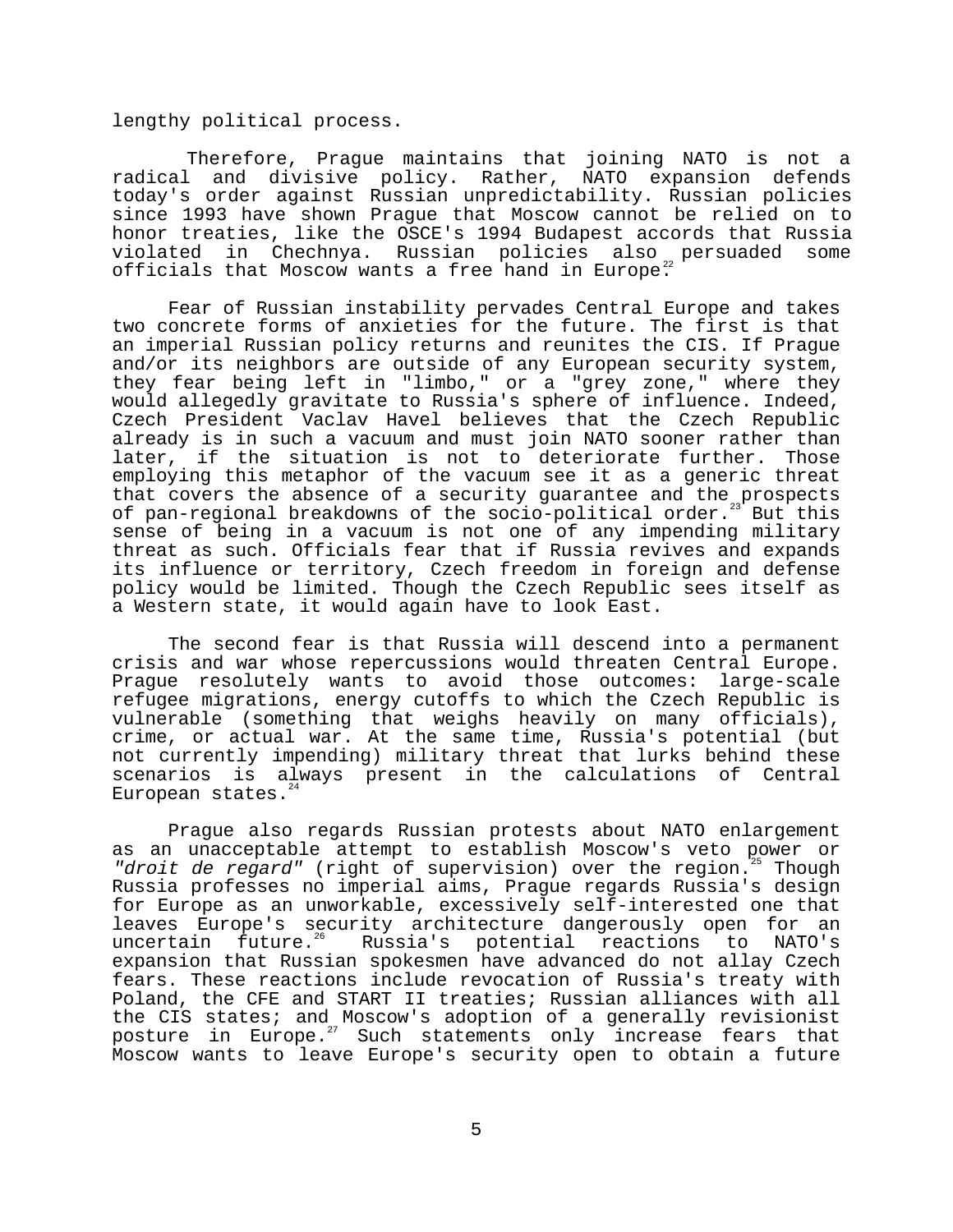sphere of influence while remaining Europe's greatest military power.28 Since Czech elites worry that the West will yield to Moscow, they are determined to be part of the West, believing that this will save Prague from any such deal, and allow them to turn their back on South and East Europe. At the same time, Prague's attitude only reinforces Moscow's suspicions concerning Prague's pro-Western policies and refusal to begin a substantive dialoque with it. $^{29}$ 

Nevertheless, Prague's concerns over Russian reactions to NATO's expansion and the impasse that seems to be building between Russia and NATO are well-founded.<sup>30</sup> President Boris Yeltsin's national security advisor, Yuri Baturin, and former Foreign Minister Andrei Kozyrev have said that there are no compensations that could induce Moscow to accept NATO expansion, which, they maintain, will divide Europe. $^{\text{31}}$  But many Czech officials strongly reject Moscow's objections that NATO enlargement will divide Europe. They say Europe is already divided, welcome that division<sub>12</sub> and claim Russia is on the other side of the line from Praque. Czech officials want NATO membership to reinforce that division, clarify matters, and to confirm their cognitive map of Europe. They view the European status quo that they wish to preserve as being an already divided one.

#### **Other Motives for Joining NATO**.

Czech officials also offer more concrete political motives for joining NATO. Naturally they want to join Europe's most successful alliance and value NATO as a force for Europe's democratic integration.<sup>33</sup> More importantly, they earnestly desire firm affiliation with a transatlantic European security system.<sup>34</sup> This desire pertains to their fears of being left in a limbo subject to later Russian influence and also stems from the general Central European belief that an active, leading, and committed U.S. role in Europe is essential for regional security as a check to Germany and Russia. If Washington renounces this role, then the next best or least bad alternative for Central European states becomes trilateral association through the WEU with France and Germany to forge some restraints on German power.<sup>35</sup> But to date, this alternative has not been particularly effective, and in any case even France is moving back into NATO's military structures. Accordingly, despite the Czech Republic's close economic ties with Germany, Czech officials want to avoid undue political and military dependence on Germany or be in its sphere of influence (their term). If Poland were to precede the Czech Republic into NATO, then, Czech officials fear, the Czech Republic would fall into such a sphere of influence because it would not be formally in the Western, i.e., U.S., security zone.<sup>36</sup> Therefore, despite public professions of unconcern over who gets into NATO first, Czech officials quite clearly state that they want to precede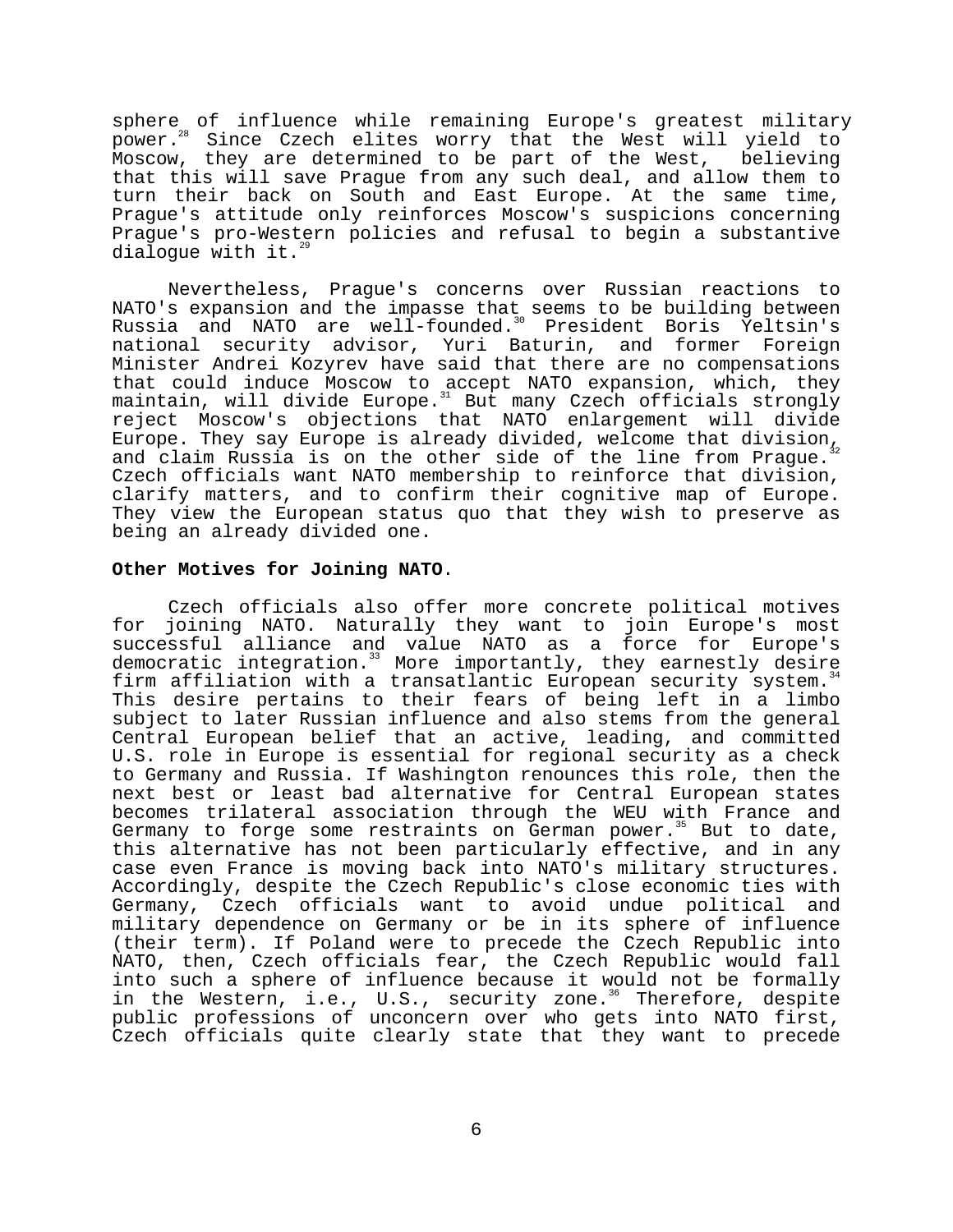Poland. This attitude also displays the substantial distrust of Poland and Polish aims that pervades Klaus' government and the  $obstacles$  to regional cooperation.<sup>37</sup> Having ruled out regional security cooperation, Prague has only one card to play against its fear of German (or Russian) domination, and that is rapid entry into NATO. A strategy that leaves a government with only one option runs great risks. NATO remains Prague's only stated option.

Prague deems a U.S. commitment to Czech defense as essential to free the Czech Republic from any lingering concern about states to the East not in NATO or about Germany and Russia. But Czech success then depends on strong U.S. support for its inclusion in NATO. Since NATO is the main instrument through which U.S. leadership in Europe is articulated and implemented, for Washington, NATO must be as vibrant and authoritative as possible. If it is true that NATO's vitality depends on expanding into Central Europe, as Former Secretary-General of NATO Willy Claes argued, then U.S. interest in keeping its leadership role in European security is directly tied to NATO's enlargement.<sup>38</sup> Therefore Prague's need for a U.S. commitment via NATO would then mesh with U.S. interests. But Claes' postulate remains unproven and is certainly a matter of dispute in many European capitals. Nor is it universally agreed in the United States that NATO must expand or decline or that otherwise Central European security would diminish. Prague may well be staking its only card on an unproven political logic that commands insufficient support in the West.

On the other hand, if Prague were to pursue a policy which lessened the priority of joining NATO and elevated concern for joining the EU and/or strengthening regional cooperation through the Visegrad process, this might be taken abroad as a sign of relative indifference to integration through NATO. And that perception might have supported those who argue for a very slow process of NATO expansion by seeming to confirm their contention that there is no threat and that applicants are not wholehearted enough in their commitment to the Atlantic alliance. Ultimately, Czech policy is driven by the fact that it is a small state in a security environment that, however benign it is now, others created and defined. While Prague may be making the wrong choice, or staking everything on a single choice, it is not as if Prague had the luxury of many alternatives to choose from.

# **A Critique of Czech Views on NATO Enlargement**.

Even so, Czech security perspectives can be criticized on several points. Defense Secretary William Perry and the NATO Study on Enlargement have indicated that some states will enter NATO, but others might not. In any case the process will be gradual.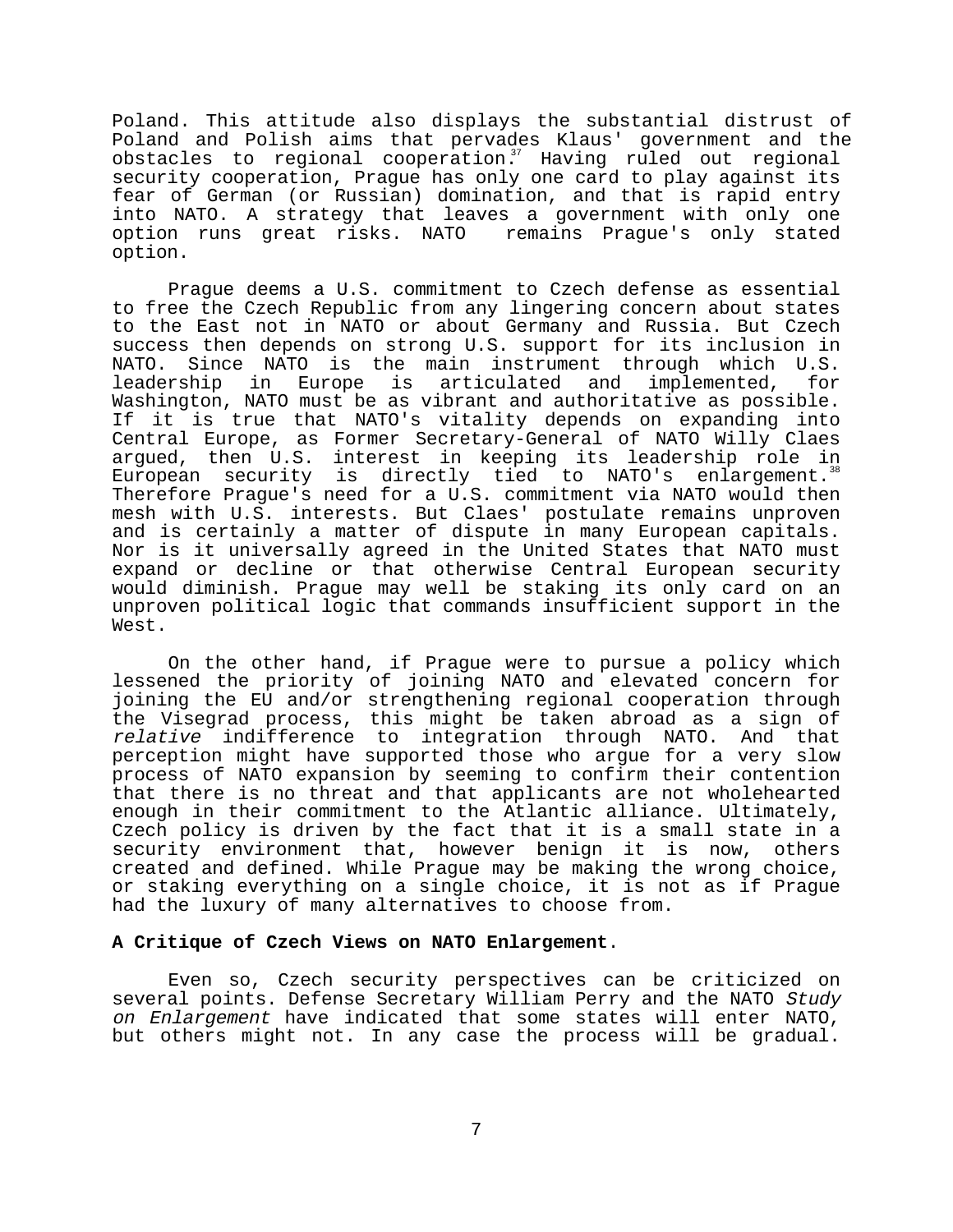However, if some states are in and others are out and have no prospect of joining, then Europe will be divided into those having collective defense obligations and commitments via NATO and those not having them.<sup>39</sup> If the Czech Republic is one of those states that does not get into NATO first, it then has no viable security strategy or at least has not articulated one. Or if Slovakia is outside NATO, it, like other such states, will then be in a kind of limbo. Since such non-NATO states will still crave security, they may well join other regional blocs or groupings and thereby revive a system of spheres of influence, or of rival blocs that could easily be hostile to Czech interests. And indeed there are signs of second thoughts in Slovakia about NATO and about moving away from Russia.

This possibility of a division of Europe into rival blocs or spheres of influence is particularly visible in the Balkans due to Yugoslavia's wars which have had devastating implications for Europe's general security, especially for its smaller states. The Supreme Commander of Sweden's Armed Forces, General Owe Wiktorin, observed,

As a result of Bosnia and other armed conflicts we have come to accept war on European territory. The message is, in particular for a small nation, that if you do not take care of your security no one else may care.<sup>4</sup>

Prominent European figures confirm Wiktorin's observations. In 1993, Dieter Mahncke, Deputy Director of the Planning Staff of Germany's Defense Ministry, wrote that the term "European security" means, first, security for Western Europe, and second, some type of European security system that "does not exclude conflicts, even a war as in the former Yugoslavia, but makes sure that whatever conflicts occur do not destabilise Europe to the extent of threatening West European security." Only in third place as a priority is there interest in extending the Western security regime into Central and Eastern Europe to project stability eastward and thereby achieve the more important goal of Western stability and security.<sup>41</sup> Thus, guarantees to the contrary notwithstanding, small European states in Central and Eastern Europe can count on nobody. Ultimately they are alone. The behavior of the belligerents in Yugoslavia showed the consequences when states in a crisis adopt unilateral policies because they are outside a European security architecture.<sup>42</sup> Even though President Clinton and his officials have said that they will not divide Europe and that the U.S. goal is a pan-European solution over time, European security today is, in practice, divisible.<sup>4</sup>

Surprisingly, these questions, the problems raised by the Balkan wars, and the consequences of NATO enlargement do not unduly trouble Czech policymakers.<sup>44</sup> This unconcern reflects the shortcomings in Prague's belief that it can safely eschew regional

8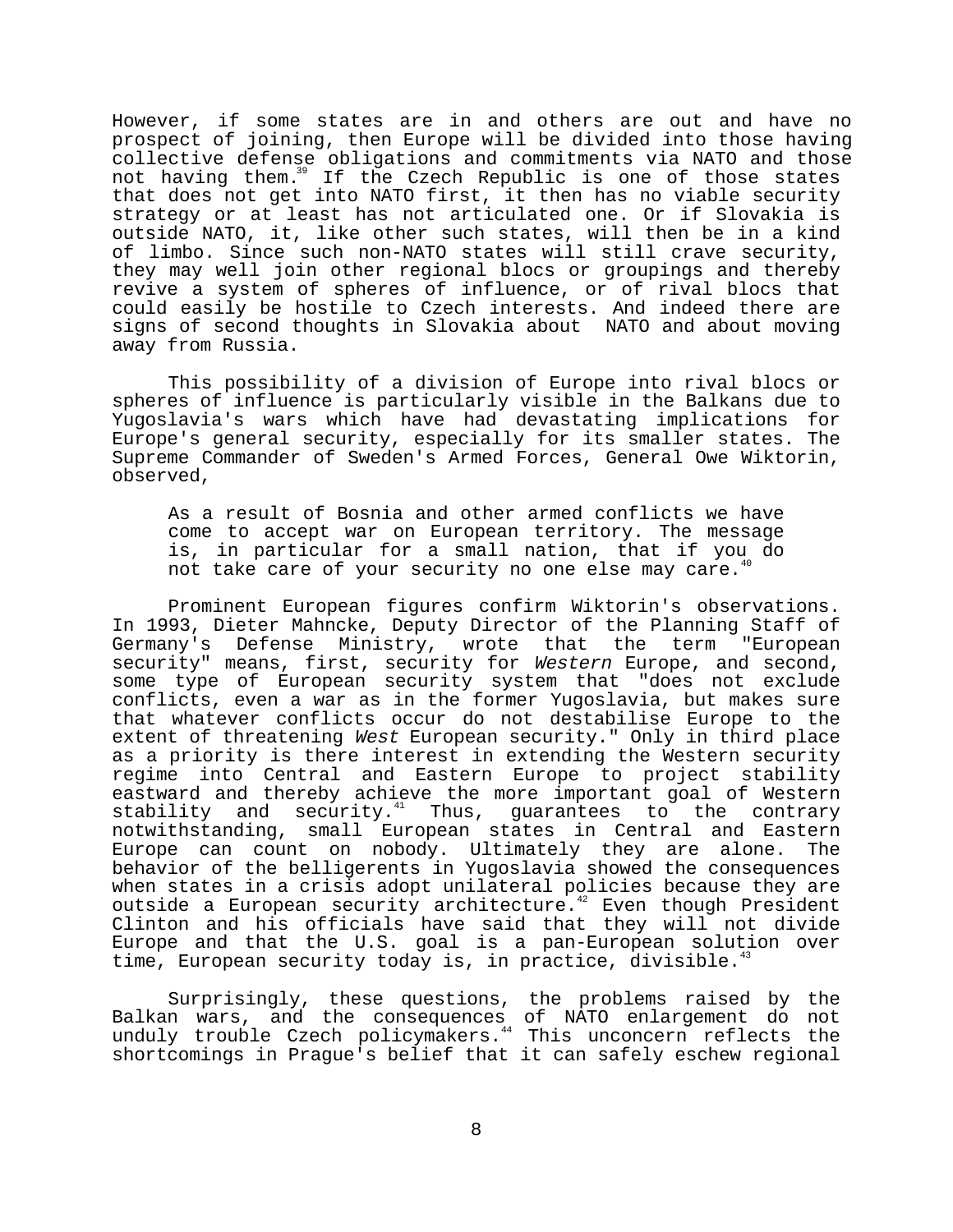cooperation yet obtain security guarantees. This belief may well be unfounded as an examination of regional security issues can indicate. Regional cooperation across Central Europe involves many issues: the future destiny of Ukraine, especially if NATO does expand, Balkan integration with Western security structures, and, of course, the nature of any future Russian role in European security.

Many Czech officials maintained that Ukraine is or should be "Finlandized," i.e., part of Moscow's sphere.<sup>45</sup> Indeed Kiev was unhappy about its ties to Prague.<sup>46</sup> Czech officials claimed Ukraine's failure to reform economically in 1992-94 had cost it even the chance to achieve Finland's Cold War status. Now it was reduced to fighting for its survival. By mid-1995, however, these officials had become desperately anxious to salvage that or any form of an independent Ukraine. They had now begun to understand that Prague's and Central European security as a whole greatly depend on the security and independence of Ukraine. Their cri de coeur hides the fact that in 1992-94 Prague steadfastly refused Polish calls for joint efforts to help sustain Ukrainian independence.<sup>47</sup> But it explains why Prague changed course in the spring of 1995 and hosted Ukrainian President Leonid Kuchma in a successful effort to improve relations.<sup>48</sup> Perhaps Czech officials have begun to grasp the costs of regional aloofness to Prague.

Prague's previous disdain for its neighbors hardly went over well in Kiev. But Ukraine is not the only state with which Prague should have been concerned. Russian, Baltic, and Ukrainian sources clearly state that NATO's expansion will encounter an even more determined Russian drive toward military-political union with Ukraine and the CIS and against the Baltic states.<sup>49</sup> Baltic diplomats, too, fear this outcome if NATO embraces Poland, but not them.<sup>50</sup> Blithe talk of Finlandization suggests that Prague seemed not to care or realize how much Czech membership in NATO places Baltic, Belarussian, Moldovan (since Russia now wants permanent bases in Moldova against the prospect of NATO expansion), and Ukrainian security at risk. And if those states are at risk, what then happens to Czech security? Any strong Russian effort to deepen Europe's division along the CIS frontier can easily remilitarize and repolarize Europe, an outcome that surely would lessen Czech security.

That does not even raise the issue of Balkan security if only Visegrad members enter NATO. Balkan states clearly regard their claims to membership as equal to Warsaw's and Prague's and stress that if they are left out Europe will be divided. Bulgaria and Romania demand an equal opportunity to enter NATO should they conform to its demands.<sup>51</sup> Indeed, some NATO members support their desires. Greek Defense Minister Yerasimos Arsenis told Bulgarian National Television that Greece, as a member of NATO and the WEU, wants Bulgaria and Romania to join NATO and the EU and not have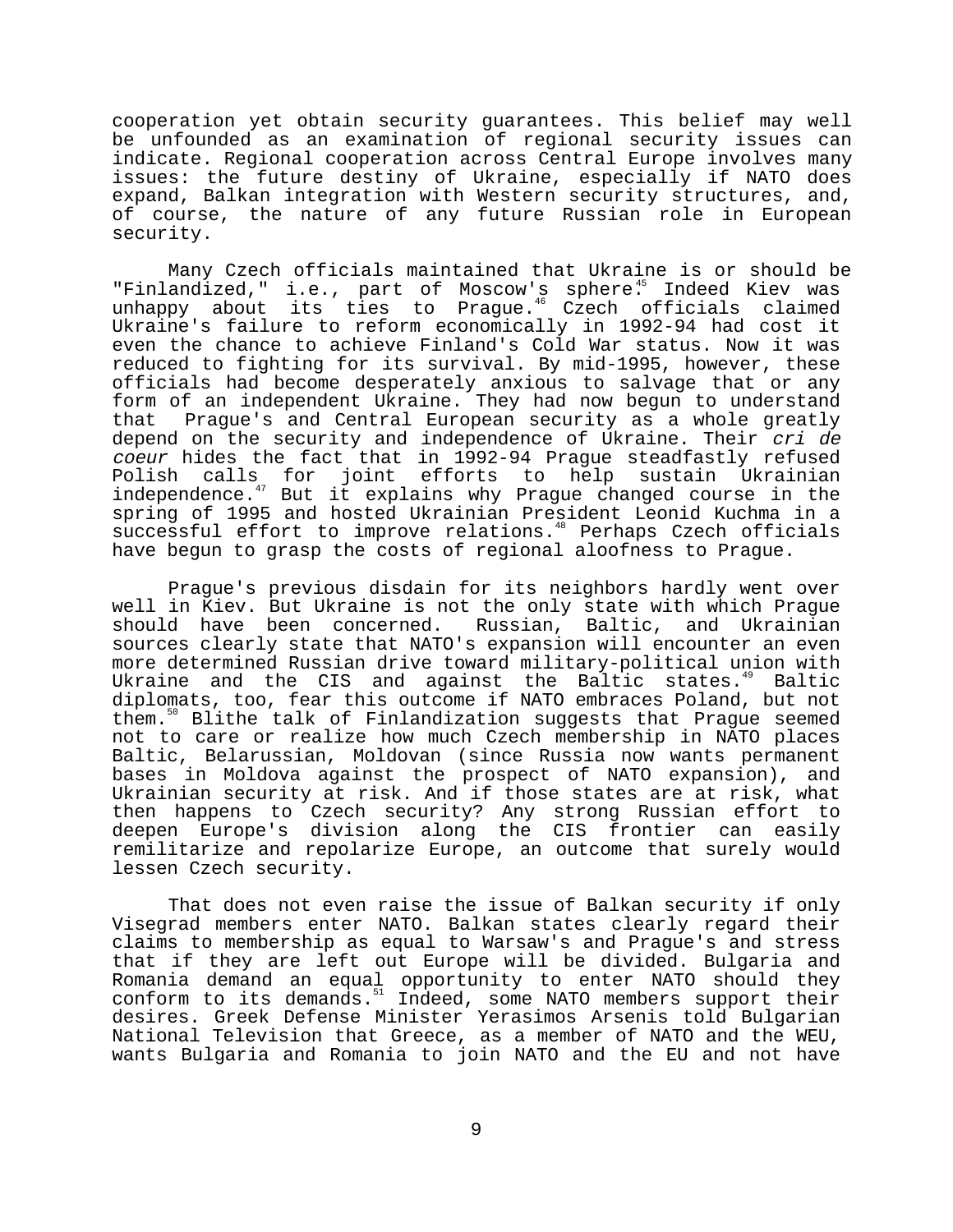NATO end at Hungary's border.<sup>52</sup>

However, Czech officials discount Balkan desires to enter NATO and the possibility that NATO enlargement without the Balkan states will redivide Europe. Thus, they see little connection between their membership in NATO and the security dilemmas of Central and Eastern Europe. Recent policy rejected regional cooperation, showed noticeable disdain for Prague's immediate neighbors, not to mention states further away like Romania or<br>Ukraine, and aroused unfavorable commentary in Poland and Ukraine, and aroused unfavorable commentary in Poland and Hungary.53 But Czech obduracy has so weakened the prospects for regional cooperation that Poland and Hungary can only foster limited regional economic collaboration.<sup>54</sup> This reaction then strengthened Prague's own conviction that unilateralism is right. Prague's unilateralism extends the spirit of nationalism, even provincialism, that characterized policy leading to the breakup with Slovakia and that now pervades the region as states compete to get into NATO and the EU first.<sup>55</sup> Thus Prague fails to consider factors that must concern NATO. While Prague does not have to think for NATO, it should see Czech security within a broader framework. NATO finds enlargement vexing because its obligations are broader than Prague's rather narrow view of European security. Nobody benefits if Europe's new dividing line is along the Bug River, with the CIS and the Baltic states on the wrong side of that divide. Central European security will then be much more militarily threatened than is now the case. Russia and its satellites will undergo a much greater militarization of security thinking and policy. And the West will have lost the golden opportunity of 1989-92.

Indeed, one of the most disturbing aspects of Prague's thinking about NATO and European security is the easy acceptance of Europe's bifurcation. The desire to enter NATO is founded on the untested premise of being in a security vacuum or grey zone even though there is no compelling threat. This notion of being in a vacuum itself rests on the premise that Europe is already divided or must be divided into blocs and Russia simultaneously be contained for Europe to achieve security. This outlook raises fundamental and difficult problems for NATO whose leaders publicly maintain that they are not anti-Russian or interested in a new containment. Few Czech officials seem to realize that the ideas of Europe's division into rival blocs and a tamed Russia are fundamentally contradictory. Dividing Europe into rival blocs, each with its own owner, means that Russia is untamed and a hegemon in its sphere, i.e., the CIS. And since that sphere borders on Poland, Hungary, and Slovakia, they and the Czech Republic will face the direct threat of a remilitarized European security agenda in an environment where they have vastly less security than they now do.

Nor has Prague evidently noted that this concept of European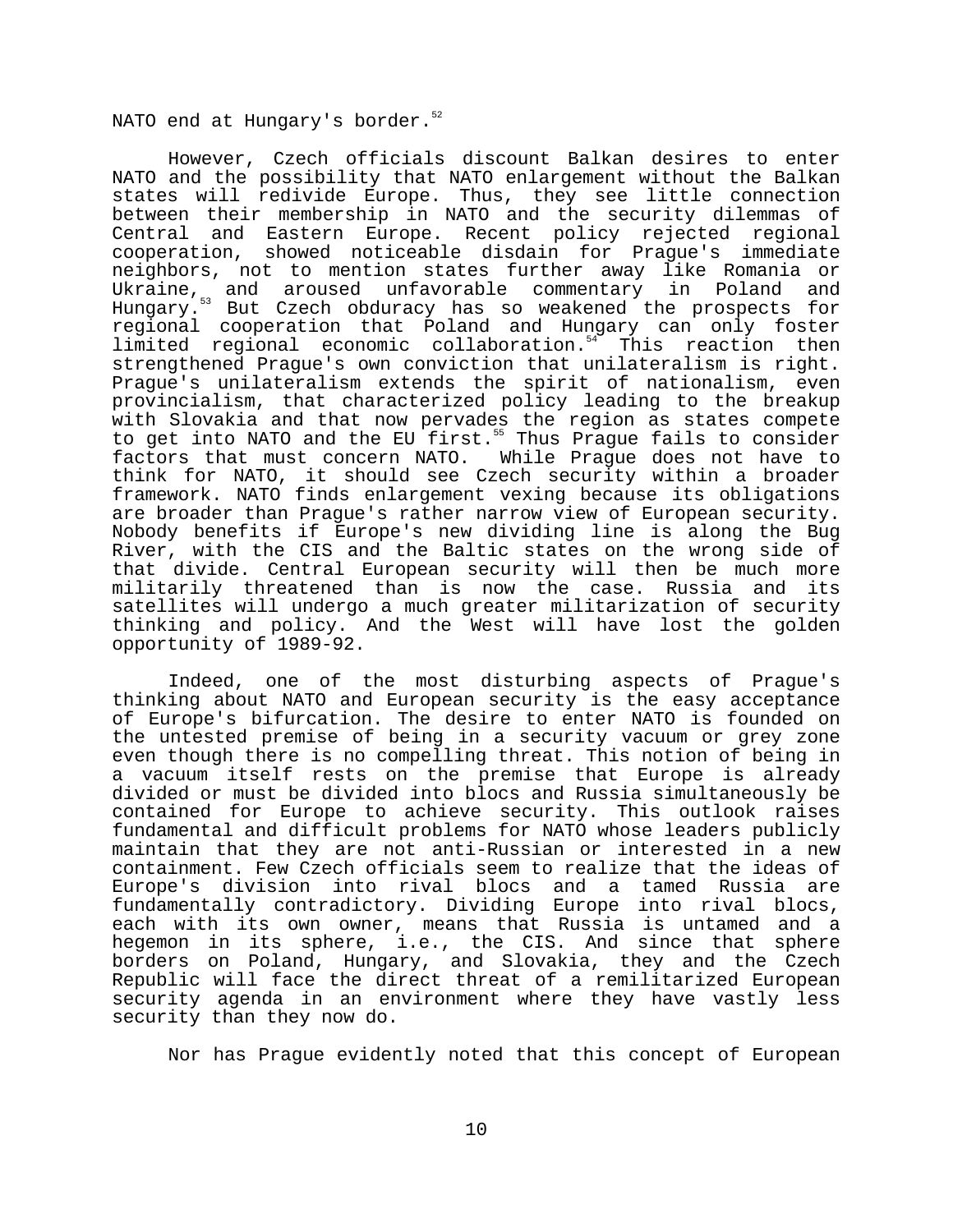security by rival blocs contradicts U.S. and NATO policy expressed by President Clinton and NATO at its Brussels summit in 1994.<sup>5</sup> NATO's current expansion plan officially espouses a creation over time of a pan-European system, through individual memberships and the inducement to non-members to join.<sup>57</sup> This Wilsonian objective is incompatible with Prague's premises of an already divided Europe, and something will have to give. NATO's leading members are unwilling to start a new European cold war for Prague's sake and, thereby, bear the onus of a future division of Europe. While it is true that ultimately only Russia can isolate itself, neither German nor U.S. policy should seek to push Russia towards that choice because those two states will then bear the brunt of the ensuing recriminations and of defending NATO's policies.

This would be a particularly dangerous outcome for it is hardly clear that NATO's 16 legislatures, including the U.S. Congress, will admit new members and extend their treaty commitments anytime soon.<sup>58</sup> Even if one sees Europe's hesitation as an abdication of political will, Prague and other capitals must reckon with it now rather than later and rethink their regional posture. Equally important, if and when NATO expands, the persistence of open anti-Russian attitudes will confirm the Russian military and government in their view that a hostile military alliance is moving towards Russia's borders. If they respond by major military moves, as Defense Minister General Pavel Grachev has threatened, NATO could well have to reply by equivalent military responses which would not be cheap. While nobody has begun to add up those potential costs, one Pentagon official gave Charles Kupchan, formerly of the National Security Council, an estimate of tens of billions to build military infrastructure in Central Europe should that become necessary.<sup>5</sup>

Ultimately, a state's national security policy must comprise more than just entering NATO. Therefore Prague's objective of entering NATO can coincide with Washington's stated pan-European vision, only if NATO membership is accessible at about the same time to the greatest possible number of states. Only if it enters with other neighboring states can Prague avoid having to worry about regional cooperation and security because all the other regional actors will have achieved a guarantee of their security. If some states in the Czech Republic's neighborhood remain out of NATO, even if it is a member, the regional security picture will remain clouded.

Unfortunately Prague does not accept this analysis and is banking on only a limited number of states joining NATO anytime soon. Apparently Prague believes it has a U.S. guarantee of its future admission to NATO that the Balkan states do not have. Similarly, Germany's Chancellor Helmut Kohl and Defense Minister Volker Ruehe appear to believe Poland can join NATO and finish its negotiations for entry into the EU by the year 2000. $60$  As a result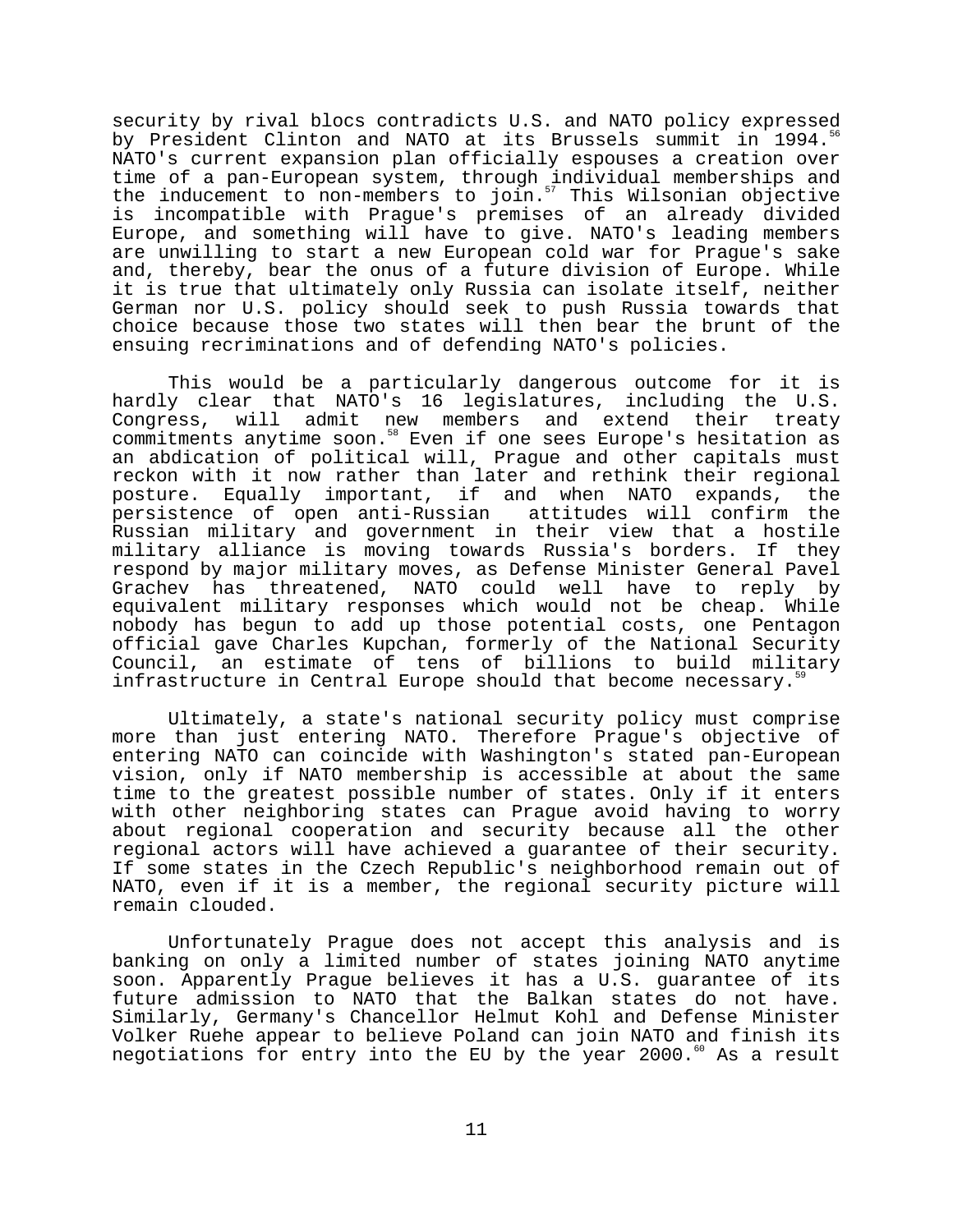of the fear that NATO will not take all applicants, Bulgaria and Slovakia now have second thoughts about NATO. Russia has tried to exploit those doubts for its ends in Slovakia and has tried to forge an Athens-Sofia-Belgrade triangle against Turkey and possibly Romania.<sup>61</sup>

### **Regional Cooperation and Czech Policy**.

Czech views on regional cooperation among the Visegrad states are closely tied to its view on membership in the EU and other major European security issues: Yugoslavia, Russia, etc. Economic and political integration into an EU committed to a single economic currency and Common Foreign and Security Policy might be the single strongest factor for Prague's future security and integration into Western Europe. Czech membership in the EU is also important because it increasingly appears that Prague's prospects here are tied to its success in joining NATO. Chancellor Kohl and his Foreign Minister, Klaus Kinkel, and, more recently, the NATO Enlargement Study have frequently stated that membership in NATO should parallel membership in the EU, although not rigidly<br>as both processes are autonomous ones.<sup>62</sup> Similarly, France's as both processes are autonomous ones. $62$ Balladur initiative of 1993-95 to induce Central European states to sign bilateral treaties guaranteeing each other's borders and minority rights as a precondition for entry into the EU also gained strength. The Hungarian-Slovak treaty of March 1995 that former French Prime Minister Edouard Balladur helped bring to life showed this.<sup>63</sup> French and German policies might impose greater regional collaboration or other conditions upon Prague as a condition of its entry into NATO and/or EU. Therefore, cooperation among Visegrad states should be a key issue for Czech security policy.

Visegrad members are concerting their diplomacy for entry into NATO. Klaus, however, strongly opposes anything other than cooperation through the Central European Free Trade Association. Thus, the Czech Republic refused to proceed towards greater regional political or defense cooperation through the Visegrad association. Despite their complaints about Czech attitudes, Hungary and Poland have had to concede that Visegrad is no longer particularly useful.<sup>64</sup>

Klaus has espoused a dogmatic, even nationalist, outlook. He rejects regional cooperation and attacks the notion that European integration should take place by first strengthening the EU's integration mechanisms among existing members rather than by taking in new members. Klaus wants the Czech Republic to enter the EU as soon as possible and with a minimum sacrifice of its economic sovereignty, and his views have become state ideology. Had EU rushed to expand, his thinking about EU's priority might well have become state policy. Unfortunately the EU's hesitation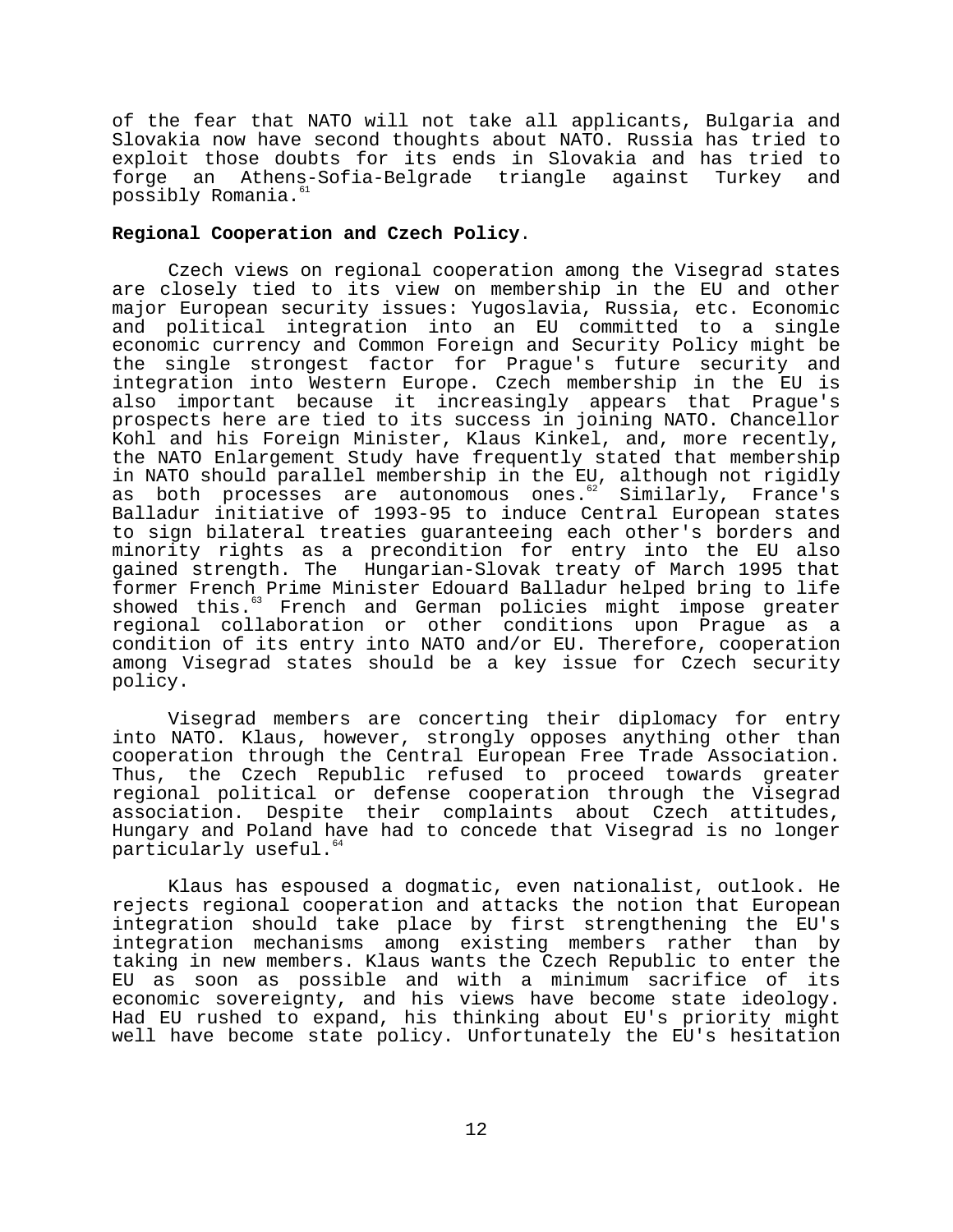and dilatoriness in expanding has forced Prague to reorient itself towards NATO in the hope of entering there first. Still, Klaus views with suspicion any externally directed bureaucratic organization, like the EU in its present structure, that would coordinate Czech and European policy from an external center. He often invokes the Soviet experience as justification.<sup>65</sup>

Arguably forces larger than Czech policy undid Visegrad's prospects, e.g, the breakup of the USSR, the long time it took for Russia to negotiate treaties with Visegrad states, and the failure of mass migration from the USSR to materialize.<sup>66</sup> Czechoslovakia's breakup also put Slovakia into a tense relationship with Hungary over the issue of Hungarian minorities in Slovakia, because the newly independent Slovakia continues to aggravate Slovak-Hungarian relations by playing the nationalist card against those minorities and jabbing at Budapest. This Slovak-Hungarian tension would have impeded regional cohesion without Czech help.<sup>67</sup> Likewise, although the Visegrad members had stated their intention to integrate with Europe in 1991, they feared that the West would view any regional organization as either a barrier to integration or as a kind of holding pen for them making further European integration unnecessary.<sup>88</sup> Therefore there never was any serious talk of<br>defense cooperation. Klaus' charges that a new Visegrad defense cooperation. Klaus' charges that a new Visegrad bureaucracy was coming to pass were spurious. The three states had already rejected that option. His charges that the West artificially imposed the Visegrad formula to stall these states' entry into the West are also oversimplified.<sup>69</sup> This charge ignores the regional motivation of Poland, Hungary, and Czechoslovakia in 1990-91 as they confronted the Soviet Union and imputes an excessive single-mindedness and clarity to Western policy.

The net result is that the disparity in aims among the four members (Slovakia became a member when it became a state in 1993) has undone prospects for Central European integration. The four states' diverging interests have also made it harder for the members to obtain fair and equal terms from the EU, and impeded their pursuit of regional security. Slovakia faces substantial Russian pressure to move East, and Ukraine's entry into Europe has been greatly complicated by the breakdown of the Visegrad consensus of  $1991.^{70}$  The biggest loser was Poland who staked much on regional cooperation as a means to build up pressure for integration with the West and as a desirable end in itself.<sup>71</sup> But integration with the West and as a desirable end in itself. neither can one discern what Prague has gained by weakening Visegrad's cohesion. Even though no Visegrad state wants to be held up by "the slowest ship in the convoy," Prague still charges the members with that desire.<sup>72</sup> Furthermore, because it was difficult, if not impossible, to obtain regional military cooperation, NATO had to impose pressure on them from outside as the aforementioned example of regional air defense indicates.<sup>7</sup> Certainly the absence of meaningful political cooperation among Visegrad members will inhibit their political and military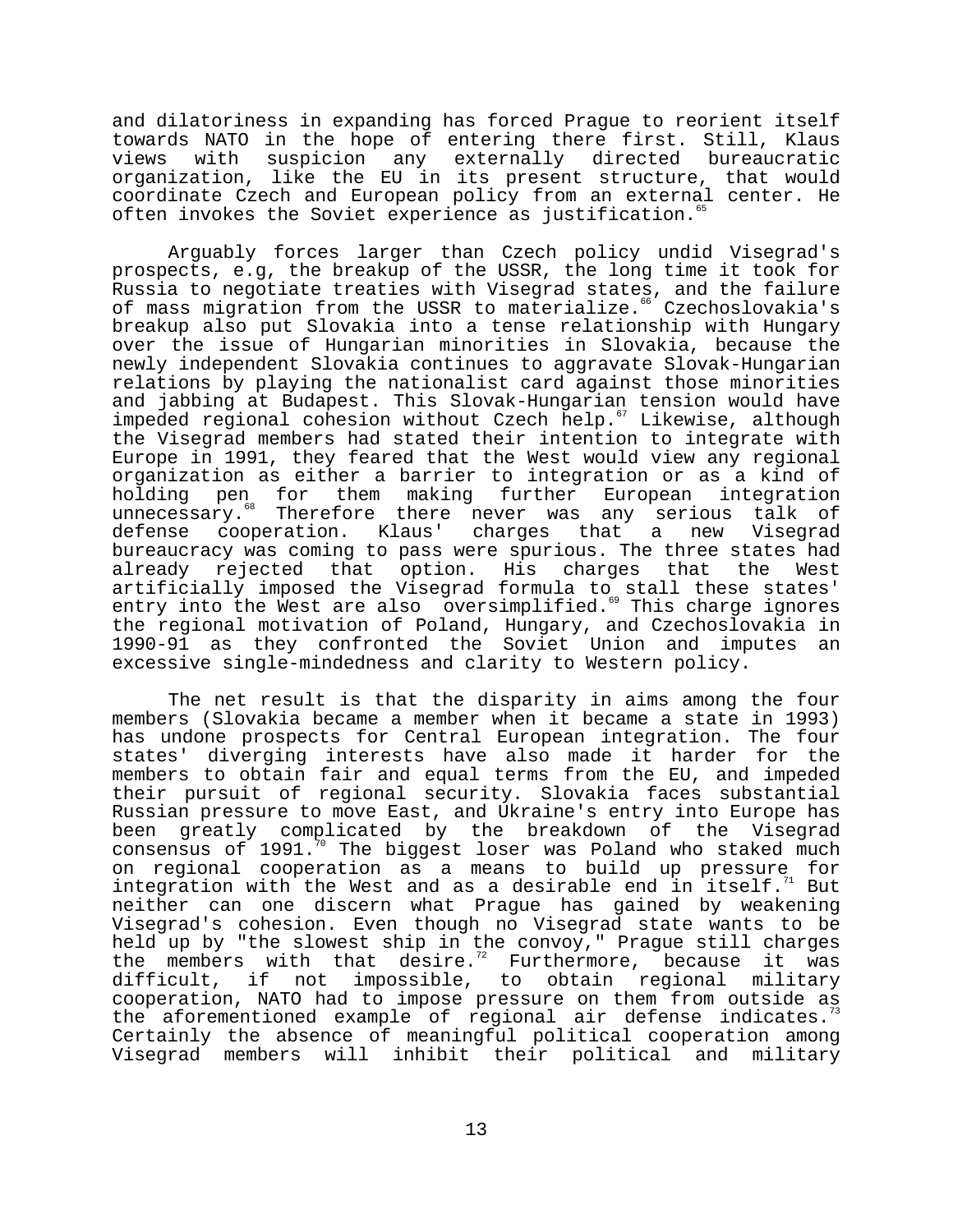cooperation if and when they join NATO and add to NATO's difficulties in Central Europe.

### **Czech Policies towards the EU**.

If political reassurance, economic-political integration, and economic reconstruction are Central Europe's key goals from NATO membership, then membership in the EU will suffice. Furthermore, it will provide an equally durable and lasting day-to-day form of integration as would NATO membership. Integration in the EU points toward a Europe without borders and where military issues take a decidedly second place on the agenda. Russia has supported the EU's extension to its borders with Finnish membership and does not oppose the EU's extension into Poland and the other Visegrad states. Arguably, Russia misperceives the gravitational pull that the EU would exert upon the CIS' western members and the Baltic states.<sup>74</sup> But if peace can be preserved, the EU, in peacetime, could much more effectively block Russian hegemony in Central and Eastern Europe than NATO will because of the EU's tendencies towards a borderless Europe.

Prague has also displayed its preference for a "Europe des patries" (a Europe of fatherlands), i.e., an EU where sovereign<br>nation-states, rather than the supra-national bureaucracy nation-states, rather than the supra-national bureaucracy operating out of Brussels, are the prime policymakers. Precisely because Klaus' government has made so much propaganda of Czech nationalism and singularity for being the best, most advanced reform state in the area, and given Klaus' dogmatic free market outlook, Prague's view of European integration is decidedly unilateralist and nationalist. Thus the Czech Republic favors limited power for EU headquarters in Brussels and a 'two-tier' or even multi-tiered and broadened EU.<sup>7</sup>

Prague's view could cause problems with France, which has supported a deepening of the EU even as it expands. France almost certainly opposes Klaus' version of Europe since an EU with minimal infringements upon national sovereignty would make it harder for the EU to be a vehicle for limiting or channeling German power in Europe, France's essential strategic goal for many years. Since Prague also does not want to be "in a German sphere," it is unfortunate that it differs so fundamentally with France on European integration. Certainly Klaus disparaged the Slovak-Hungarian treaty stemming from Balladur's initiative precisely because the EU pressed for it.76 Worse yet, Klaus' opposition to any EU movement to implement the Maastricht accords and ultimately achieve a single European currency could delay, if not injure, prospects for joining either the EU and/or NATO soon, since Helmut Kohl and NATO openly espouse a process whereby membership in NATO runs parallel to the much longer process for  $EU.^{77}$  To the degree that Prague's position on the EU is contrary to the EU's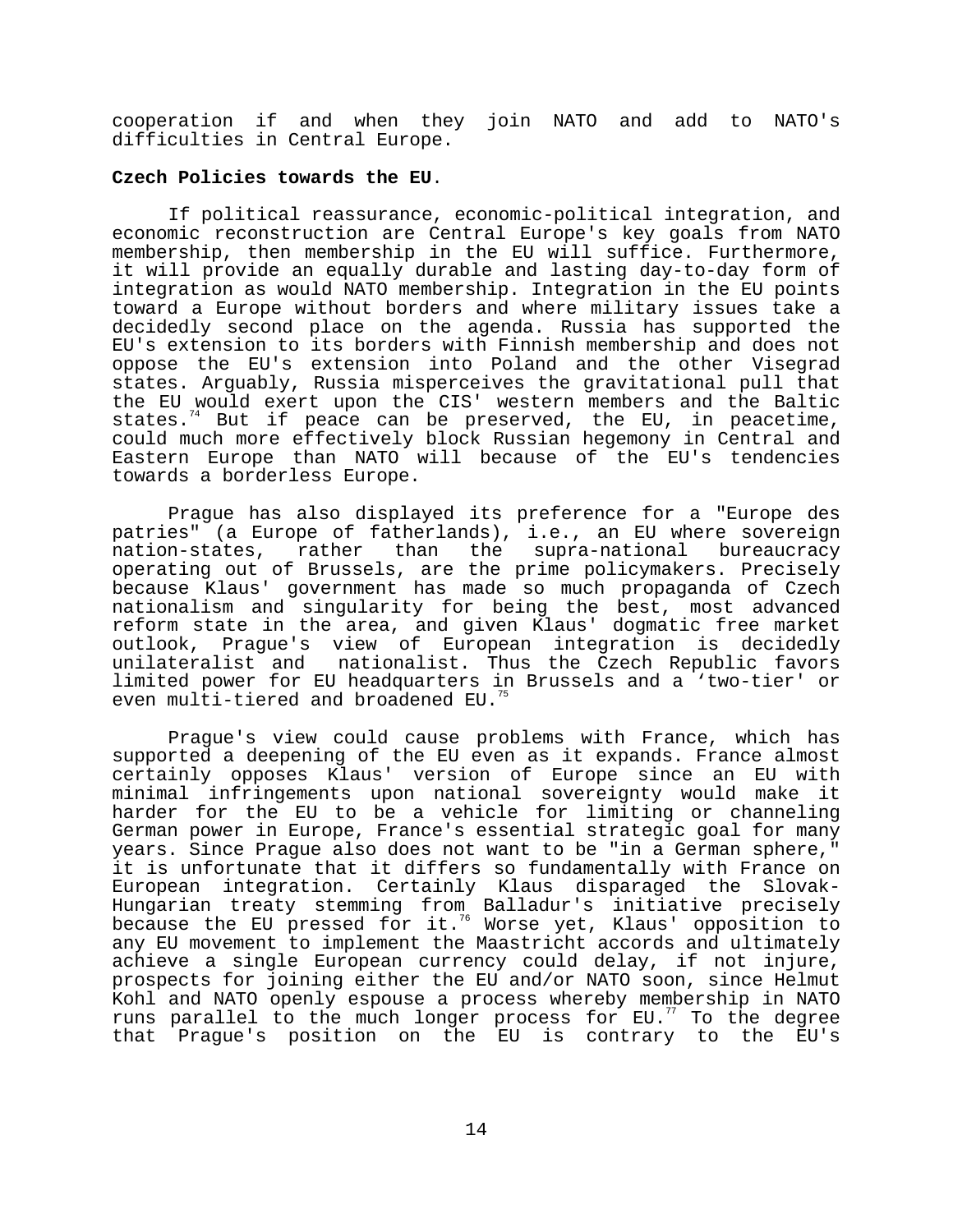requirements, membership in NATO could also be delayed.

Entry into the EU, though necessary and essential, will force Prague to face the contradictions inherent in a nationalist policy whose main objective paradoxically is European integration and the marginalization of the East. It will also cause problems with Germany whose view of a future EU is not Gaullist or Thatcherite, but one where the Deutschmark is the anchor of the European economy. And if German and NATO statements about the need for parallel membership in EU and NATO reflect official policy, Prague must yield much freedom of maneuver and violate basic tenets of Klaus' program to join either or both institutions.

#### **Assessing Czech Policy**.

Prague's NATO, regional cooperation, and EU policies could lead to a dead end. Prague seeks to exploit a favorable location to turn its back on Central and Eastern Europe and fight historic dangers which grip its imagination, i.e., Russian occupation or hegemony. Few Czech officials worry that NATO expansion might lead Russia to try to restore a military-political union with Ukraine, though Russian opposition politicians like Grigory Yavlinsky, Russian Defense Minister Pavel Grachev, Yeltsin, Ukrainian Prime Minister Leonid Kuchma and Foreign Minister Gennadiy Udovenko have openly stated this could or would happen.<sup>78</sup> That would constitute the greatest imaginable threat to both the Czech and the Slovak Republics. Instead Czech policy before 1995 seems to have written off Kiev.

Rivalry with or unconcern for Poland, or Slovakia, or Hungary, and the Balkan states in or out of NATO can only weaken Czech security. Brussels' sense that Prague is playing a lone hand<br>and is interested in using NATO to avoid its regional and is interested in using NATO to avoid its regional responsibilities has already led to pressure on Prague to cooperate regionally. NATO will not admit "security consumers."<sup>80</sup>

Similarly Prague's lack of interest in the implications of Yugoslavia's crises is troubling. Contrary to Czech officials, many analysts argue that Yugoslavia, until the 1995 Paris Peace Treaty, showed NATO and the EU's difficulties in forging a functioning consensus and marrying force with diplomacy to defend a legitimate Balkan or European order.<sup>81</sup> This failure is troubling because it suggests that in future crises it will take a long time for the West to forge an appropriate consensus. Indeed, there is little reason to believe that the 16 legislatures and governments that must ratify Czech admission to NATO, including the U.S. Congress, will do so. $^{82}$  A security policy that counts only on NATO membership and spurns regional cooperation could isolate Prague from both its neighbors and NATO.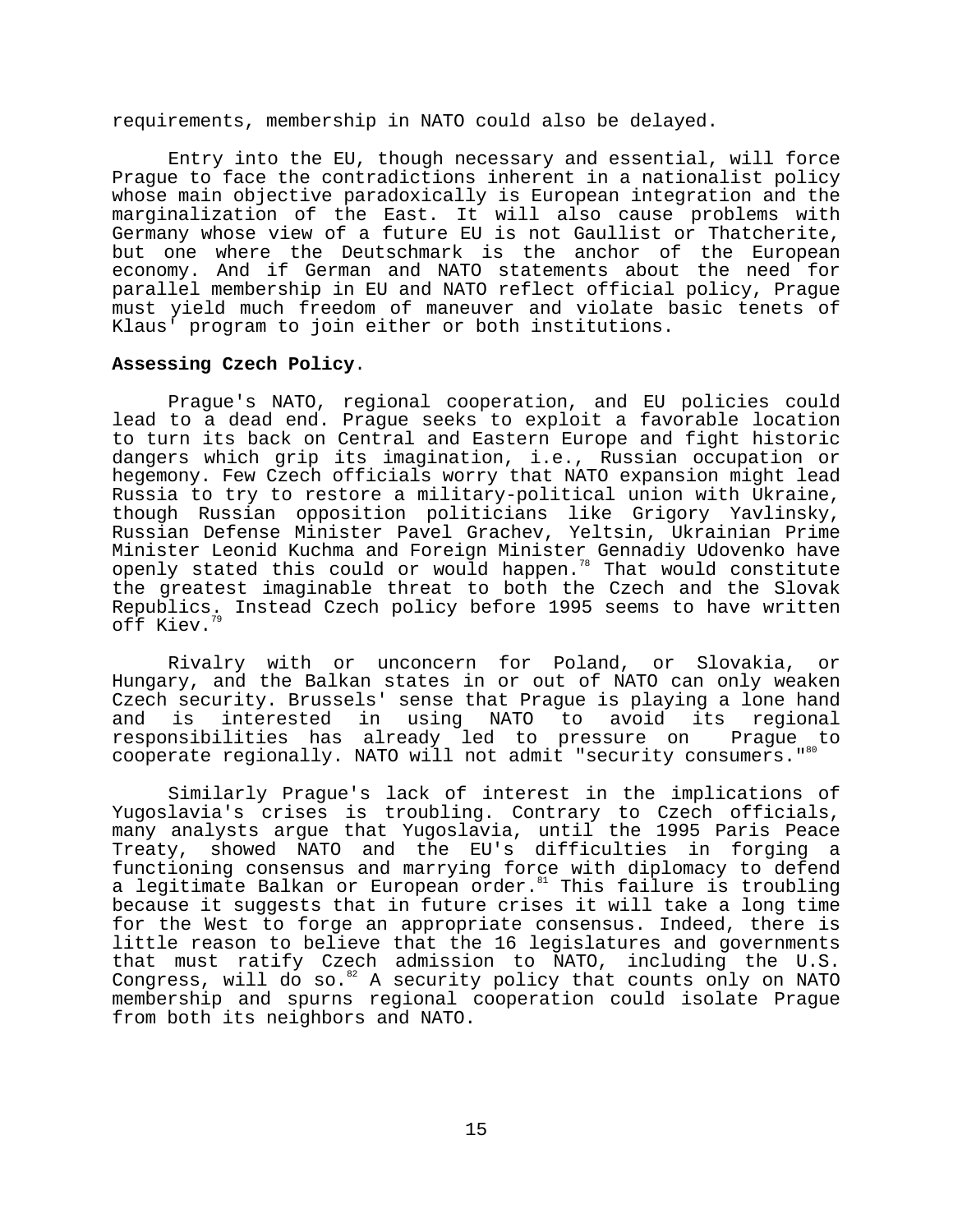For example, should a Yugoslav-type crisis break out in the Czech Republic's vicinity, NATO members might have to intervene in the form of a peace operation. Because of prior negative experiences in Somalia and Bosnia, the United States has adopted criteria for participation in future conflicts of this sort that are very stringent. The criteria include: an identifiable threat to peace, clear objectives, an identifiable end to involvement, calculable costs, allied participation, combatants' willingness to agree to a cease-fire, U.S. command in combat missions, and congressional assent.<sup>83</sup> The high degree of congressional shyness about supporting the U.S. commitment in NATO's Bosnia operation shows the considerable difficulties any administration might encounter in making future Bosnia- like commitments and the likelihood of congressional pressure to tie its hands.<sup>44</sup>

Yugoslavia's experience also shows that there is a deep inability in Western Europe and the United States to concert their policies in Central and Eastern European crises. A widespread "pourquoi mourir pour Danzig?" (Why die for Danzig?--a famous appeasement tract of 1939) outlook pervades the West, as the Balkan crisis and Mahncke's analysis indicate. Yugoslavia is only the most prominent case to date. For instance, in a 1993 interview, Lord Carrington, former British Foreign Minister, referred to "Poland's so-called integrity," a phrase that speaks volumes even if he has since changed his mind.

The risks to Prague and its neighbors, even as members of NATO, will not go away. Willem van Eekelen, Secretary-General of the WEU, reflected a real current of European opinion when he wrote in 1995 that the notion that European security is indivisible is "no longer self-evident. A common response will require far more joint preliminary analysis, consultation, and planning."<sup>86</sup> Such activity must precede, not react to, the crisis. Yet there is no sign of any ability of the major West European powers to act in concert before a crisis. If European security is divisible and so viewed, and policy is strictly reactive, the response to crises will resemble the less than inspiring Yugoslav example.

Van Eekelen's views about security guarantees for Central and Eastern Europe are even bleaker. Indeed, he confuses NATO's guarantee under Article V of the Washington Treaty of collective defense with a general security guarantee, a common, but misleading error. First, he does not expect any guarantees before the year 2000. Second, his analysis directly contradicts Prague's views on NATO and EU. He noted that Central European states cannot receive security guarantees against Russia, which no longer has common borders with them or threatens them. He states,

The problem then boils down to the question of the comparative relevance of security guarantees to our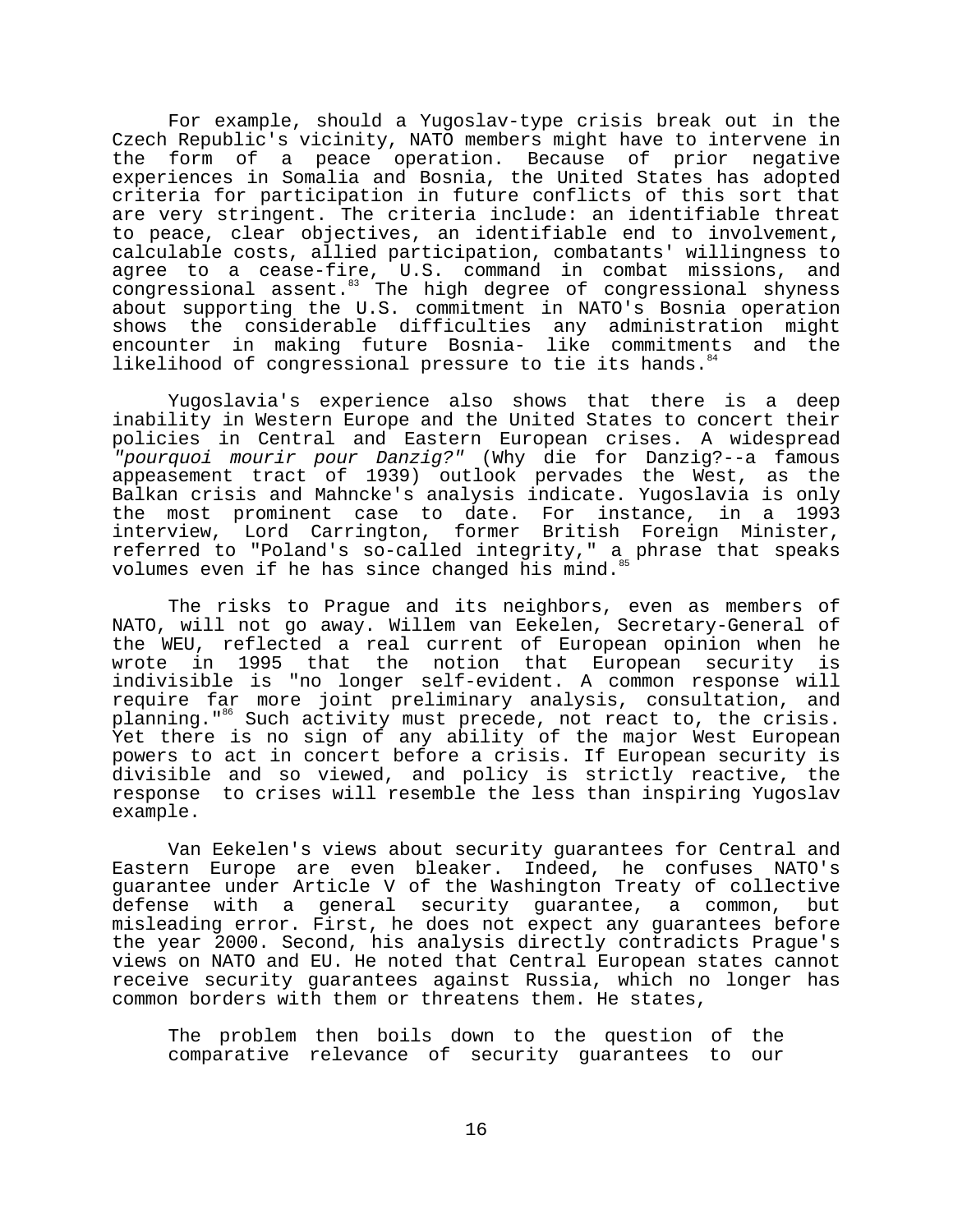present major preoccupation with minority problems and regional instability. Only if there is consultation machinery with reciprocal rights and obligations, will it be possible to find an agreement on security guarantees....The countries of Central and Eastern Europe are best served by a broad, convergent pattern of relations.<sup>8</sup>

His remarks betray the difference in perception between Western and Central Europe. Prague wants precisely a guarantee against Moscow. It will be difficult to resolve that contradiction and to construct the mechanisms that Van Eekelen or Prague call for.

Certainly all these observations indicate the depth of Western difficulty in confronting Central European problems. Therefore, one may argue that Prague has neglected to think through the consequences of its exclusive reliance on NATO, failed to take Yugoslavia's lesson to heart, or thought through its policies that lead to alienation of its neighbors, and Ukraine's marginalization.

There are also alliance issues that are no less consequential and require serious Czech (and allied) thought that has previously been absent. There is no threat today nor is one just over the horizon.<sup>88</sup> In that case, how can one say that Central Europe is in a grey zone?<sup>89</sup> And if there is no threat, why is enlargement needed? Ultimately, NATO enlargement comprises, at least to some<br>degree, a military response to European security issues. degree, a military response to European security Furthermore, if Central Europe's membership in NATO divides Europe and creates the grey zone officials purportedly fear, the ensuing nuclear issues and the inevitable military preparation of the theater will only aggravate military tensions in Europe. European security agendas will then focus on and reemphasize military issues. Here, too, the gap in perceptions of European security issues must be bridged.

However, Prague has apparently not thought through these military-strategic consequences of NATO membership or it has rejected them. Czech officials believe Europe is already divided so we might as well accept it and solidify the dividing lines. $90$ Prague's belief that Central Europe faces a vacuum in itself presupposes that Europe is--or should be--organized into hostile and rival blocs. Thus Czech policy and attitudes risk creating renewed spheres of influence in Europe where hostile blocs confront each other and Poland and Slovakia are front-line states. This is not the purpose of Czech policies, or at least it should not be, because Central and Eastern Europe's security will then be diminished, not enhanced.

Central Europe's entry into NATO is entangled in many contradictions. Prague's protestations that it seeks only to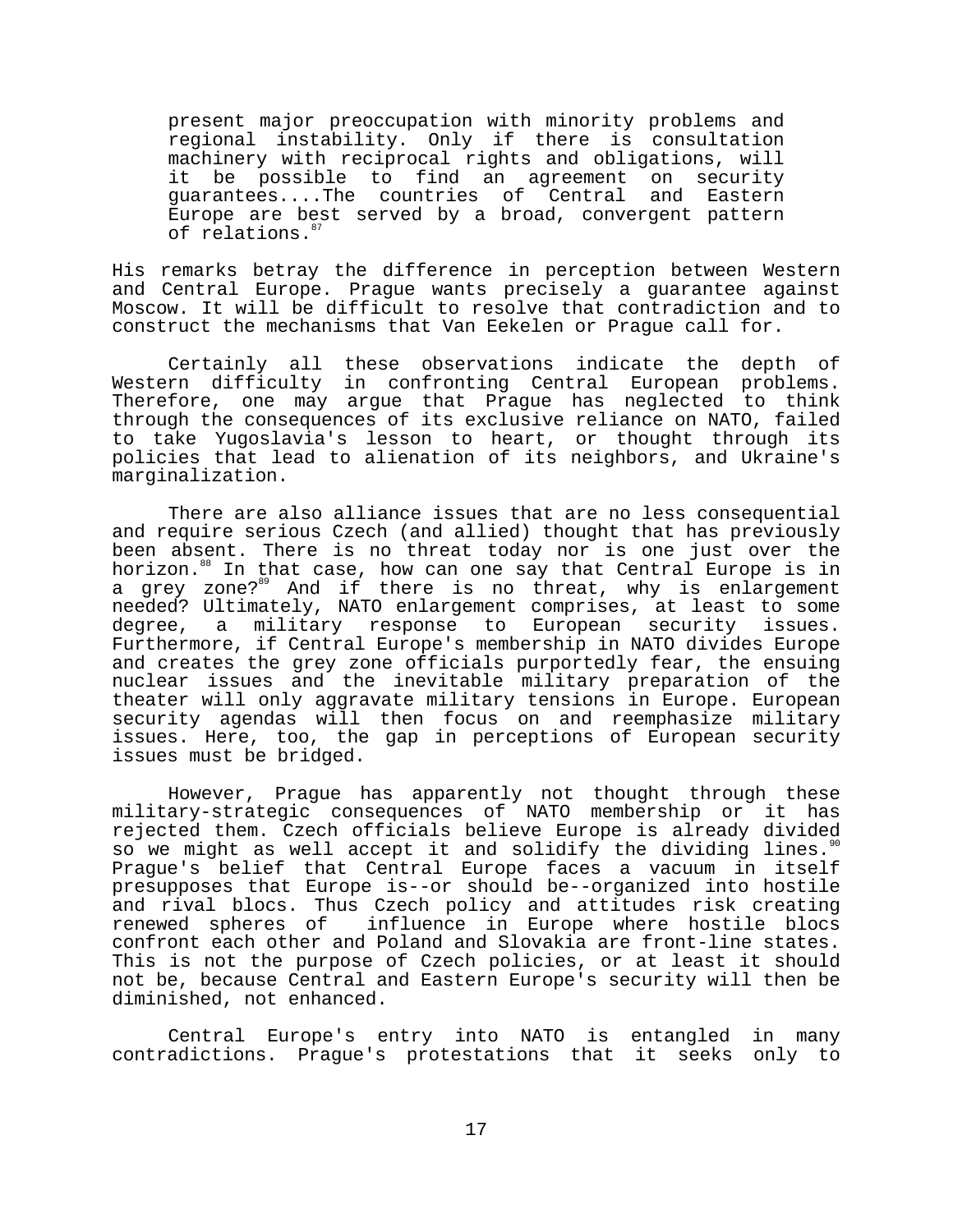ratify the status quo by entering NATO contradict Central European pessimism about the current status quo being a "grey zone" and about future Russian threats.<sup>91</sup> Either Praque does not grasp the contradictory logic of its position or it is being excessively disingenuous. If Prague wishes only to ratify the status quo, then its claim to be in a "grey zone" where its security is in danger is untenable. Prague obviously cannot wish to ratify being in a grey zone if that is the status quo. If Prague and other states enter NATO soon, that will materially alter Europe's status quo. Such an outcome would have serious consequences for European security and it would again be disingenuous to pretend otherwise.

### **Conclusions**.

One of those unfortunate consequences is that Prague's provincialism and ethnocentrism contribute to and reinforce tendencies to avoid thinking about the truly hard and serious questions inherent in enlarging NATO. These difficult questions apply as equally to military planning as they do to political issues.<sup>92</sup> And undoubtedly Russian elites would view such activities or anything that could be so perceived with jaundiced eyes.

Nor is Western policy any clearer. Numerous observers cite with dismay the contradictory statements emanating from Washington, European capitals, and Brussels about NATO enlargement which amount to what they call a policy of "continental drift." $^{93}$ It is also not yet fully clear to legislatures that most applicants for NATO membership will require considerable subsidies for some time to come at a time when legislatures are notoriously resistant to such funding. The absence of means with which to reward prospective members of NATO or the EU also signifies the inability of governments, even when they grasp the magnitude of current challenges, to elicit domestic support to finance (not to mention defend) the transformation to the new world order.<sup>94</sup> Accordingly, many governments of EU and NATO member states are apparently not yet ready to deal with the transformations they must undergo or to tell their publics what is required of them."

For this reason, it is important for the United States, which has created the PfP program and is the main champion of NATO enlargement, to focus Prague's and other capitals' attention on the importance of mutual cooperation through the PfP process as a prerequisite and training ground for membership. If a key purpose of NATO is to prevent the destructive tendencies visible in the former Yugoslavia towards a renationalization of defense policies, it needs to keep the pressure on Prague to move towards greater cooperation. Failure to move forward along this line in one country would certainly increase other states' temptation to follow suit in the belief that they either have something to gain thereby, or something to lose if they do not do so. The experience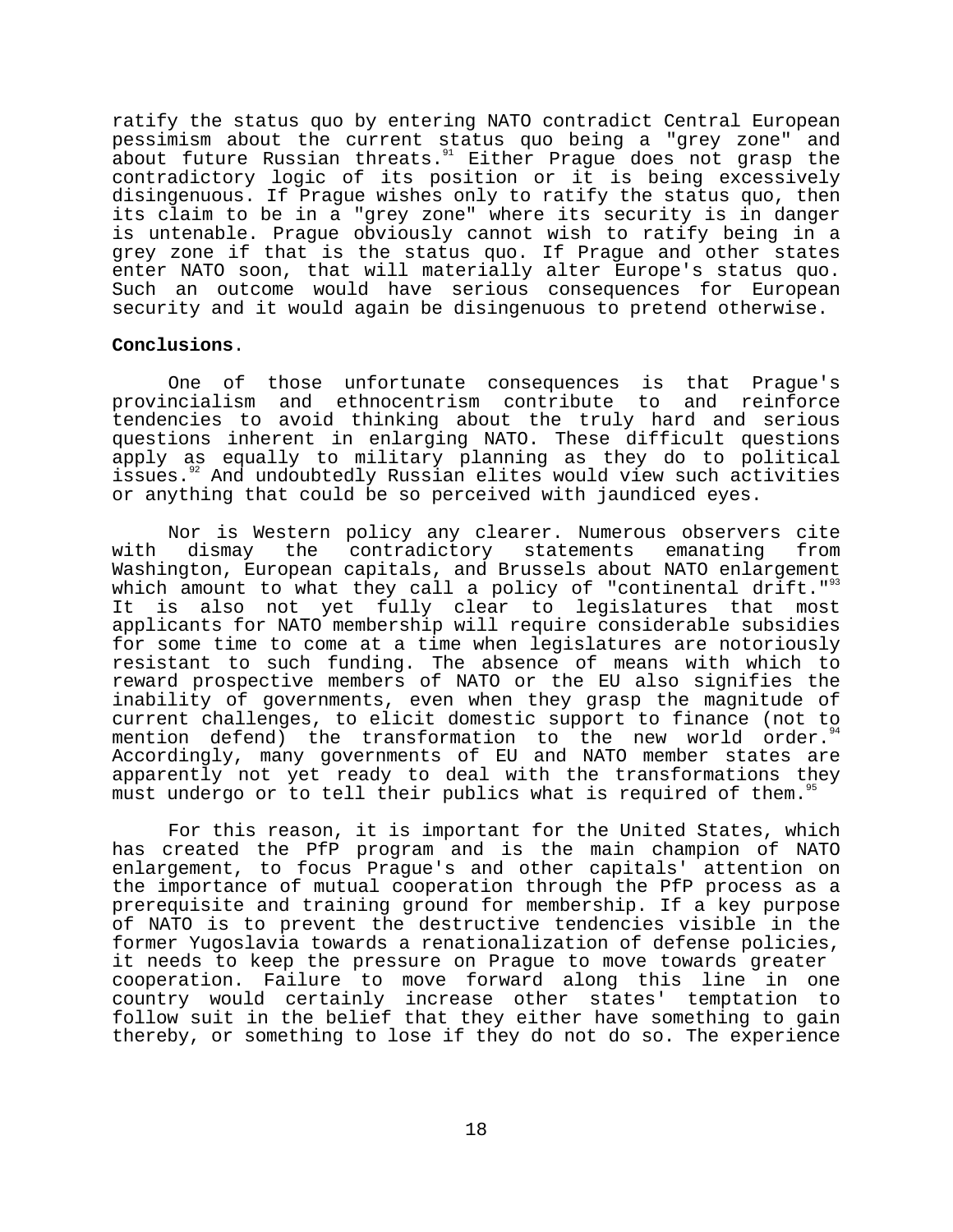of 1994-95 shows that the PfP process and the prospect of membership does induce governments to espouse greater real cooperation than was ever true before. The IFOR's composition in Bosnia exemplifies this and is widely regarded as a kind of test of the participants' willingness to cooperate as they would have to in NATO. Thus, while each state submits its own individual PfP program, the process as a whole, as led by the NATO cell that runs it, has already begun to shape more cooperative ventures and integrate Central European states into that process. However, in the final analysis, individual governments like Klaus' will have to make the fundamental intellectual and political decision to prefer cooperation with their more or less like-minded neighbors to more unilateral policy preferences.

For now, Prague's threat assessment is based on, indeed haunted by, a memory of past threats and injustices, and by a uniquely self-deceiving ideology that it is not living where the map says it is and, therefore, need not fully cooperate with its neighbors. Thus, officials maintain the Republic is not nationalist when it follows a nationalist, or provincialist policy.96 It is not sufficient to argue that Czech concerns are truly universal and that the Czech Republic is a Western European state when history and geography say the opposite.<sup>97</sup> Officials seem to forget that prewar Czechoslovakia did not find a modus vivendi with its neighbors and was consequently isolated even when it had formally binding treaties of alliance. Prague should not repeat that same error.

In the final analysis current Czech policy uniquely but selectively amalgamates history, geography, and a unique kind of self-identification. Although many elites may think so, no successful Czech policy can rest upon a concept of Europe that deprecates Bratislava, Warsaw, Budapest, and the Balkans, and excludes St. Petersburg and Moscow from Europe.<sup>38</sup> A policy that truly advances Czech and regional security must orient itself to the future, not the past.

Rebuilding European security requires leadership and vision. However, Czech policy, though it professes integration with NATO and the EU, reflects a general renationalization of security policy that largely stems from an internal failure of vision. It is unclear that so insular a policy can give Prague security for it has not done so previously. Moreover, the Western failure in Yugoslavia suggests that Prague might have to face future crises on its own and cannot simply rely on adequate and informed foreign support. Rebuilding European security is a most difficult, frustrating and perplexing challenge. No one knows in advance the right or even the wrong answers. But it is never right for a state to spurn geography and history and pretend that it does not live with its neighbors.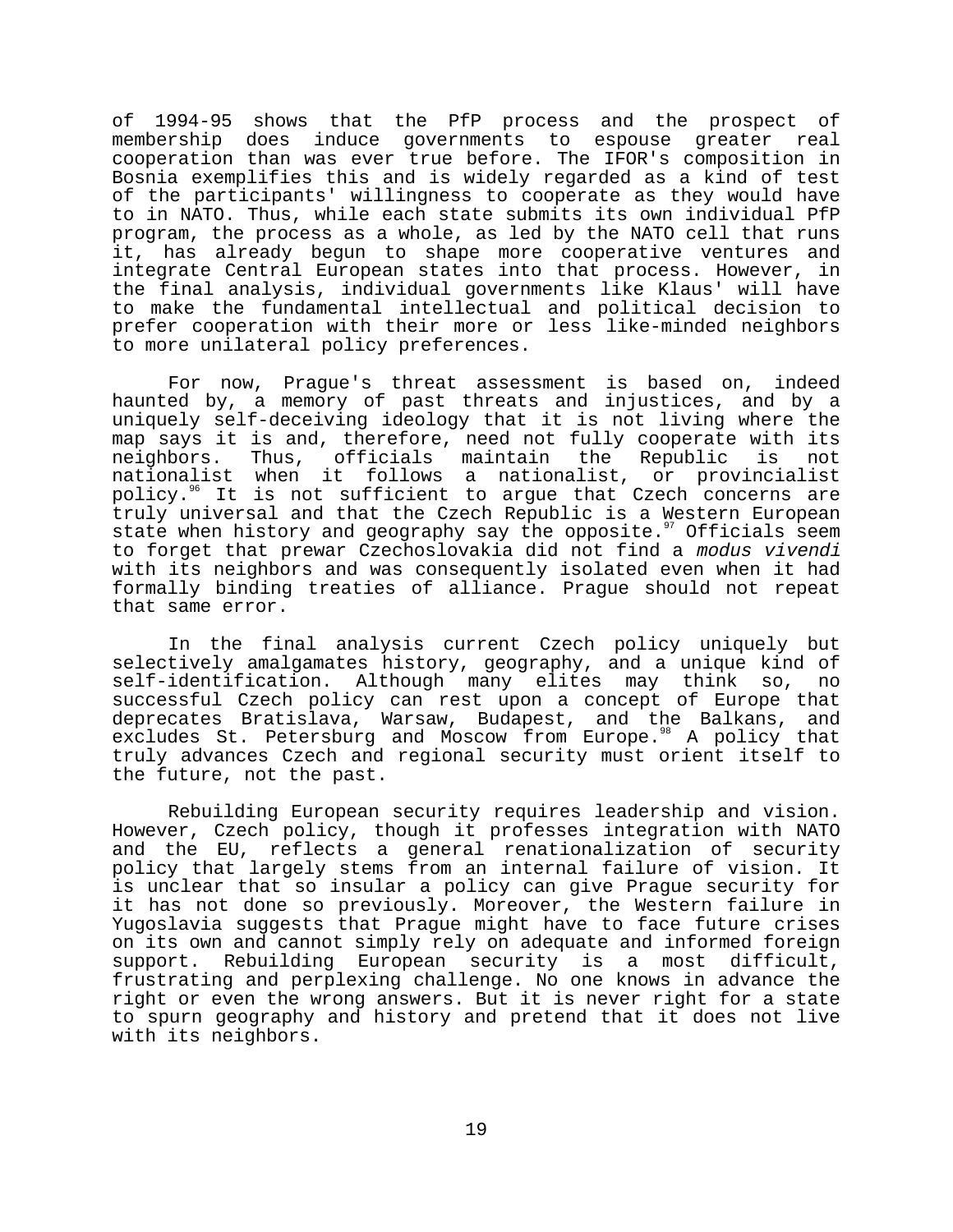#### **ENDNOTES**

 1. James W. Morrison, NATO Expansion and Alternative Future Security Alignments, McNair Paper No. 40, National Defense University, Fort Leslie J. McNair, Washington, DC, 1995, pp. 127- 128.

2. David B. Ottaway, "Czech Republic Resists Trend to Put Ex-Communists Back in Power," Washington Post, May 24, 1994, p. A12, provides a balanced look at the myths and realities of Czech reform.

3. Interviews with Czech officials in the Ministries of Defense and Foreign Affairs, Prague, December 1994.

4. Open Market Research Institute, Daily Digest, April 18, 1995, (henceforth OMRI Daily Digest); "The New Bohemians," The Economist, October 22, 1994, pp. 23-27; Prague, Radiozurnal Radio Network, in Czech, December 6, 1994, Foreign Broadcast Information Service, Eastern Europe, (henceforth FBIS-EEU), 94-235, December 7, 1994, pp. 19-20; Colin Woodard, "Little Czech Nation Latches Onto a Big Neighbor, Germany," Christian Science Monitor, May 23, 1995, p. 6.

5. Praque, Ekonom, in Czech, January 11, 1995, FBIS-EEU, 95-040, March 4, 1995, pp. 1-6, on the long-term economic decline in the mutual relationship with Slovakia; Kosice, Domino Effekt, in Slovak, April 6, 1995, FBIS-EEU, 95-093, May 15, 1995, pp. 12-13; and Jeffrey Simon, "Czechoslovakia's 'Velvet Divorce', Visegrad Cohesion, and European Faultlines," European Security, Vol. III, No. 3, Autumn 1994, pp. 483-484.

6. Ibid., pp. 485; Warsaw, PAP, in Polish, November 25, 1994, FBIS-EEU, 94-228, November 25, 1994, pp. 2-3; Prague, Lidove Noviny, in Czech, April 27, 1995, FBIS-EEU, 95-103, May 30, 1995, pp. 13-14; Jane Perlez, "The Fist in the Velvet Glove," New York Times Magazine, July 16, 1995, p. 18; Prague, Rude Pravo, in Czech, December 21, 1994, FBIS-EEU, 94-251, December 30, 1994, p. 9, for an interview with Foreign Minister Josef Zieleniec where he openly advances this argument, an argument that appears often in public and private statements of Czech officials. See also President Vaclav Havel's address to the Parliament, Prague, Radiozurnal Radio Network, in Czech, October 12, 1993, FBIS-EEU,<br>93-196, October 13, 1993, pp. 3-5. This sentiment also pervaded every interview I conducted with Czech political and military officials at the Ministry of Foreign Affairs and Ministry of Defense in Prague, December 1994.

7. Vienna, ORF Television Network, in German, March 16, 1995, FBIS-EEU, 95-052, March 17, 1995, where Prime Minister Klaus admits this by saying, "For us NATO membership also possesses a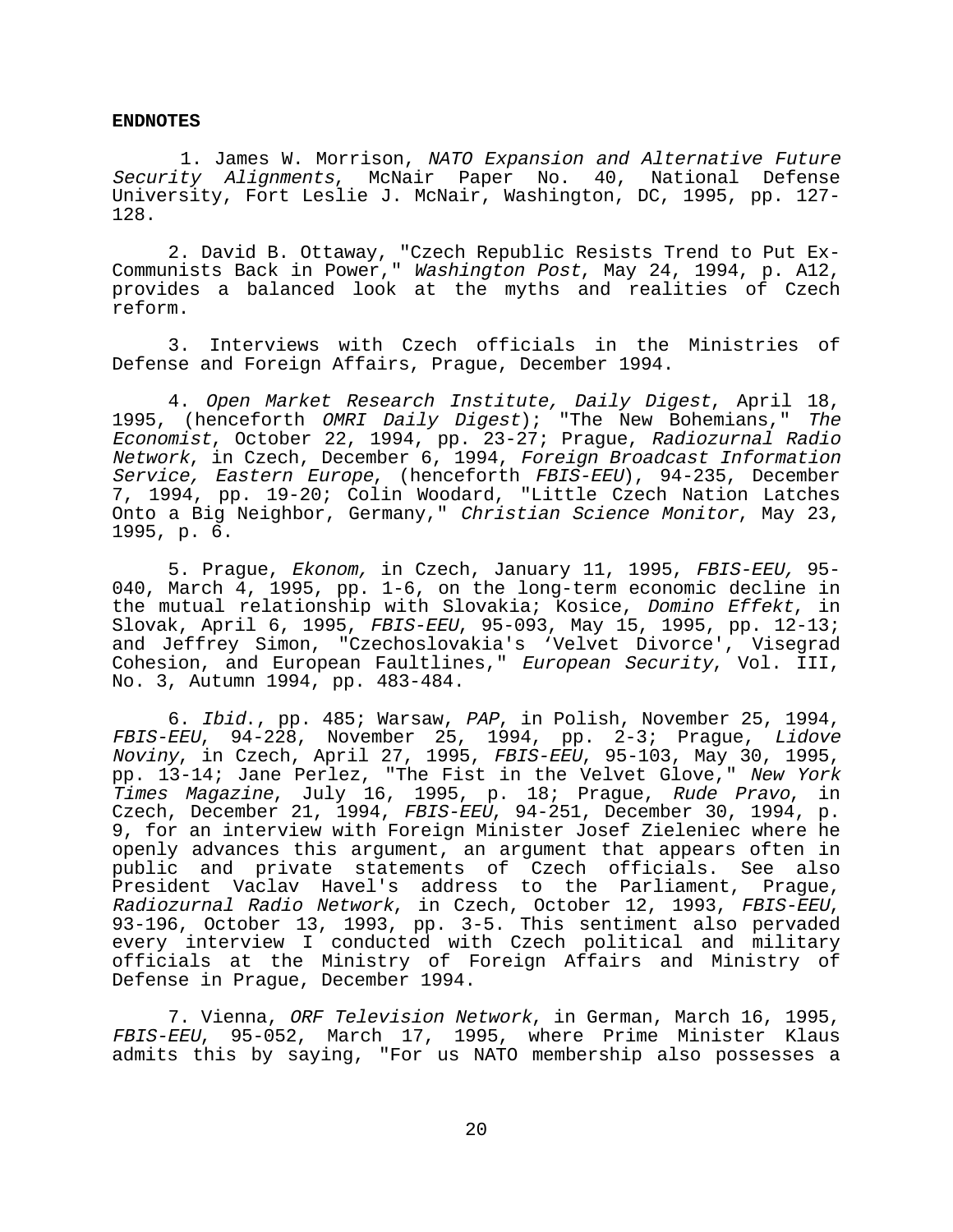symbolic significance. It would mark a definitive break with the past. For us, NATO membership would mean that we are definitely a part of the Western world."

8. Interviews in Prague with officials of the Ministries of Foreign Affairs and Defense and the Institute for International Relations; J.F. Brown, Hopes and Shadows: Eastern Europe After Communism, Durham, North Carolina: Duke University Press, 1994, p. 65.

9. Ryszard Zieba, "Poland's Search for Security in the Post-Cold War Europe," paper presented to the International Studies Association convention, Chicago, IL, February 21-25, 1995, pp. 13- 21, presents a frank exposition of Polish security concerns in 1994 and an exposition that remarkably parallels Czech views.

10. Milada Anna Vachudova, "The Visegrad Four: No Alternative to Cooperation?," Radio Free Europe/Radio Liberty Research Report, Vol. II, No. 34, August 27, 1993, p. 41.

11. Iver B. Neuman, "Russia as Central Europe's Constituting Other," East European Politics and Society, Vol. VII, No. 2, Spring, 1993, pp. 349-369.

12. Interviews with officials of the Ministry of Foreign Affairs in Prague and statements by President Havel, Prague, Radiozurnal Radio Network, in Czech, January 18, 1995, FBIS-EEU, 95-011, January 18, 1995, p. 5; Prague, Mlada Fronta Dnes, in Czech, November 3, 1994, FBIS-EEU, 94-218, November 10, 1994, p. 4; and for Western confirmation, see EU Trade Commissioner, Sir Leon Brittan's statements, Prague, Hospodarska Noviny, in Czech, November 23, 1994, FBIS-EEU, 94-230, November 30, 1994, pp. 6-7.

13. Michael Mihalka, "The Bumpy Road to Western Europe," Transition: The Year in Review: 1994, Part 1, pp. 72-78; Prague, Denni Telegraf, in Czech, September 9, 1994, FBIS-EEU, 94-181, September 19, 1994, p. 5; Paris, Liberation, in French, December 2, 1994, FBIS-EEU, 94-233, December 5, 1994, pp. 9-10; Heinrich Schneider, "Current Threat/Risk Scenarios and Responses," Perspectives, No. 2, Winter, 1993-1994, pp. 69-71 (Perspectives is the journal of the Institute of International Relations in Prague); Frankfurt Am Main, Frankfurter Allgemeine, in German, April 29, 1993, FBIS-EEU, 93-046-S, May 26, 1993, p. 3; Prague, CTK, in English, June 18, 1993, FBIS-EEU, 93-120, June 24, 1993, p. 7.

14. Interviews with officials from the Ministries of Foreign Affairs and Defense in Prague; Brendan McNally, "Quest Unites Poland, Czechs," Defense News, January 31-February 6, 1994, pp. 1, 20.

21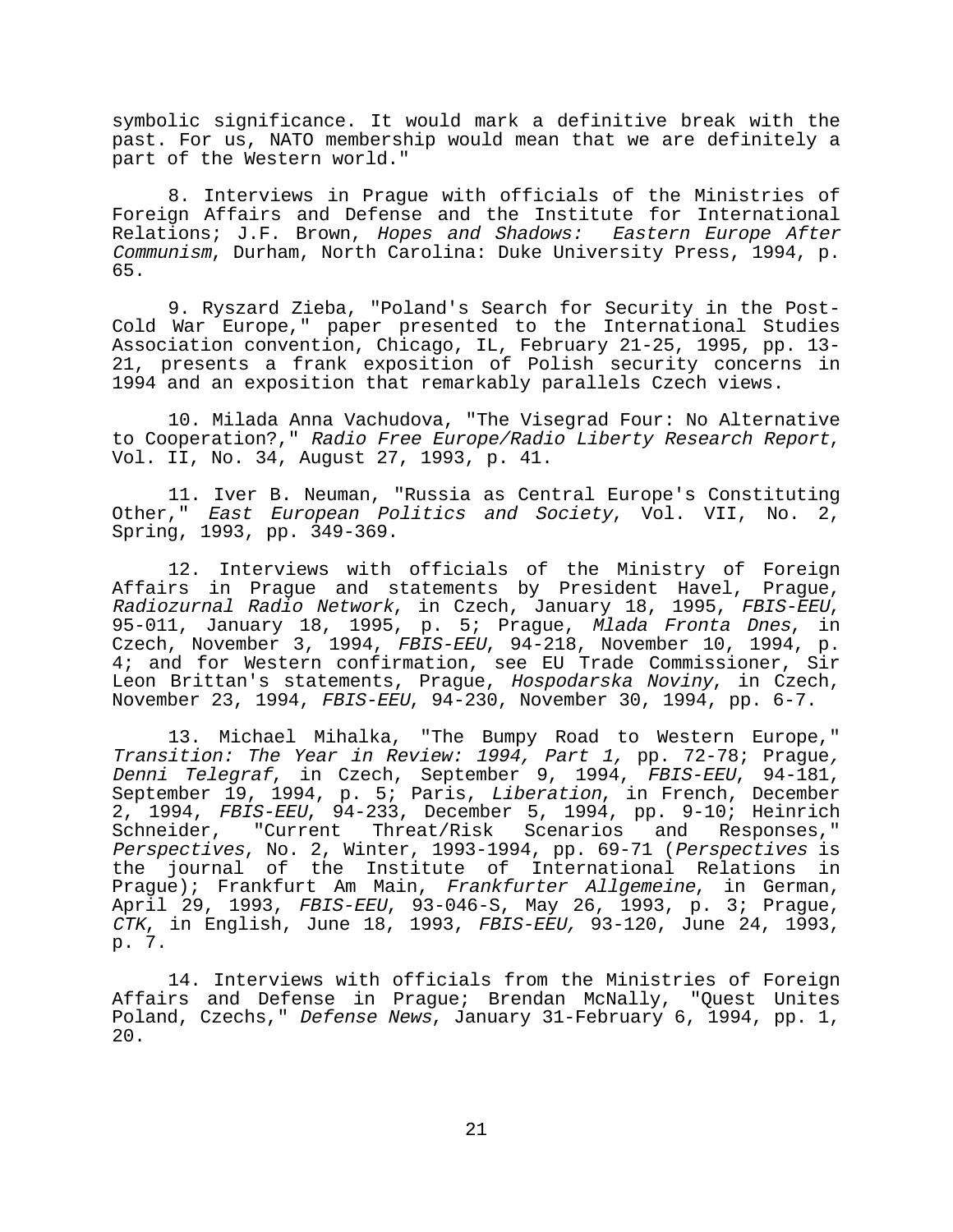15. Interviews with officials of the Ministry of Defense and Foreign Affairs in Prague, December 1994.

16. Prague, Tyden, in Czech, August 21, 1995, FBIS-EEU, 95-189, September 29, 1995, p. 14; Brooks Tigner, "C. European Build Regional Defense Ties," Defense News, October 2-8, 1995, pp. 1, 37.

17. Interviews with members of the Institute for International Relations in Prague, December 1994.

18. North Atlantic Treaty Organization, Study on NATO Enlarge- ment, September 28 1995, Paras. 1, 3, from E-Mail transmission.

19. Jeffrey D. Simon, "Partnership for Peace: Stabilizing the East," Joint Forces Quarterly, No. 5, Summer, 1994, pp. 42-44; "Central European Security, 1994: Partnership for Peace (PFP)," Strategic Forum, Institute for National Strategic Studies, National Defense University, Fort Leslie J. McNair, Washington, DC, No. 1-94, p. 3; Bratislava, Rozhlasova Stanica Slovensko Network, in Slovak, November 21, 1993, FBIS-EEU, 93-223, November 22, 1993, p. 16; Warsaw, PAP, in English, FBIS-EEU, 94-230-A, November 30, 1994, pp. 6-7.

20. Interviews with members of the Ministries of Defense and Foreign Affairs, Prague, December 1994; Prague, CTK in English, September 29, 1995, FBIS-EEU, 95-190-A, October 2, 1995, p. 14.

21. See Havel's speech to NATO on April 28, 1995; Paris, AFP, Foreign Broadcast Information Service, Western Europe (henceforth FBIS-WEU), 95-083, May 1, 1995, p. 1; interviews with officials from the Ministries of Foreign Affairs and Defense in Prague, and in Washington DC, December 1994, and April 1995, respectively; Berlin, DDP/ADN, January 12, 1995, in German and Czech, FBIS-EEU, 95-007, January 13, 1995, p. 3; Prague, Radiozurnal Radio Network, in Czech, January 10, 1995, FBIS-EEU, 95-009, January 17, 1995, p. 3; Steven Erlanger, "Pressure on NATO To Expand," New York Times, February 9, 1995, p. A10.

22. Andranik Migranyan, "Unequal Partnership," New York Times, June 23, 1994, p. A23; Stephen Blank, "Russia and Europe in<br>the Caucasus," paper presented to the International Studies Caucasus," paper presented to the International Studies Association convention, Chicago, IL, February 22, 1995.

23. Jonathan Dean, Ending Europe's Wars: The Continuing Search for Peace and Security, New York: Twentieth Century Fund, 1994, pp. 122-123.

24. Interviews with officials from the Ministry of Foreign Affairs, interviews with Polish and Czech officials from their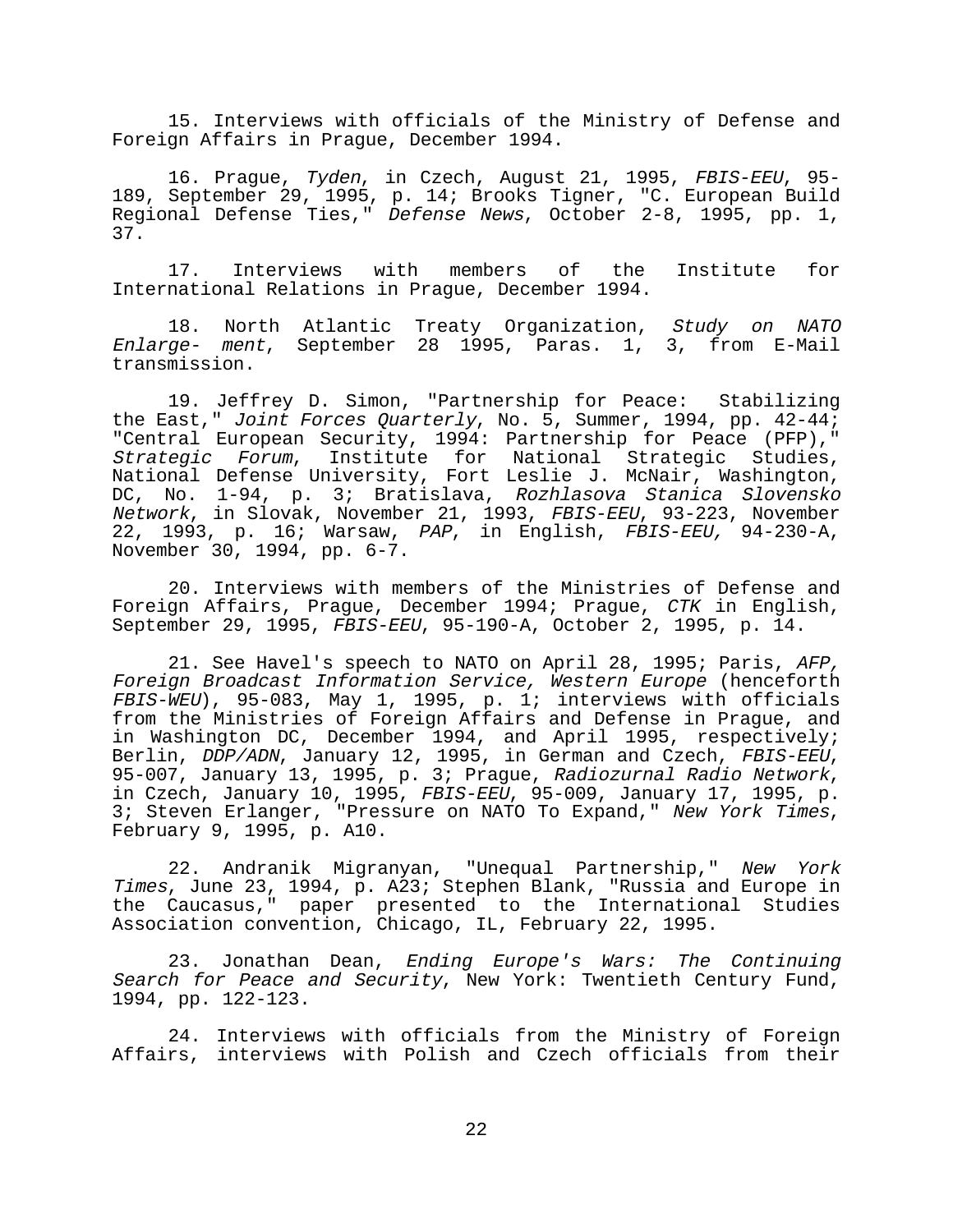Ministries of Defense, Washington, DC, April 25, 1995; Prague, Prague Post, in English, February 8, 1994, Joint Publications Research Service, Eastern Europe, (henceforth JPRS-EEU,), 94-008- S, March 10, 1994, pp. 14-15.

25. Vladimir Baranovsky, "The European Community Seen From Moscow: Rival, Partner, Model?," in Neil Malcolm, ed., Russia and Europe: An End to Confrontation?, London: Pinter Publishers, 1994, p. 71.

26. Interviews with Foreign and Defense Ministry officials in Prague, December, 1994. Furthermore, by 1996 Russia has not only opposed NATO expansion, but high-level spokesmen regularly threaten that they will abandon the CFE Treaty, START-2, and reunify the CIS if that happens, e.g., "The Bear's Jaws", The Economist, April 22, 1995, pp. 54-56.

27. Ibid.; OMRI Daily Digest, April 2, and April 4, 1995.

28. Interviews with officials from the Ministry of Defense and Foreign Affairs in Prague, December 1994.

29. Moscow, Nezavisimaya Gazeta, in Russian, November 30, 1994, Foreign Broadcast Information Service, Central Eurasia, Daily Report, (henceforth FBIS-USR), 94-137, December 20, 1994, pp. 58-59.

30. Ann Devroy and Fred Hiatt, "U.S., Russia Cite Discord at Summit," Washington Post, May 11, 1995, p. 1.

31. Moscow, Moskovskiye Novosti, in Russian, April 2-9, 1995, Foreign Broadcast Information Service, Central Eurasia (henceforth FBIS-SOV), 95-065, April 5, 1995, p. 10.

32. Interviews with officials of the Ministries of Foreign Affairs and Defense, Prague, December 1994. Indeed, under some conditions some of those interviewed would accept (at that time) a Russian sphere of influence in the CIS because that would clarify matters and create a more definite situation in Europe. Furthermore, this view, that Russia is on the other side of the line and should be left there, a view which disturbs Western chancelleries, is common to analysts throughout Central Europe. This is made clear in Ian Gambles, ed., A Lasting Peace in Central Europe, Chaillot Papers No. 20, Paris: Institute for Security Studies of the West European Union, 1995, passim, where all the Central European authors strongly advocate drawing lines in Europe and dismiss Western fears of doing so.

33. For instance, at recent bilateral talks between the Czech and Russian armies in Moscow, Jaromir Novotny, the head of the Foreign Relations Department of the Defense Ministry, stated that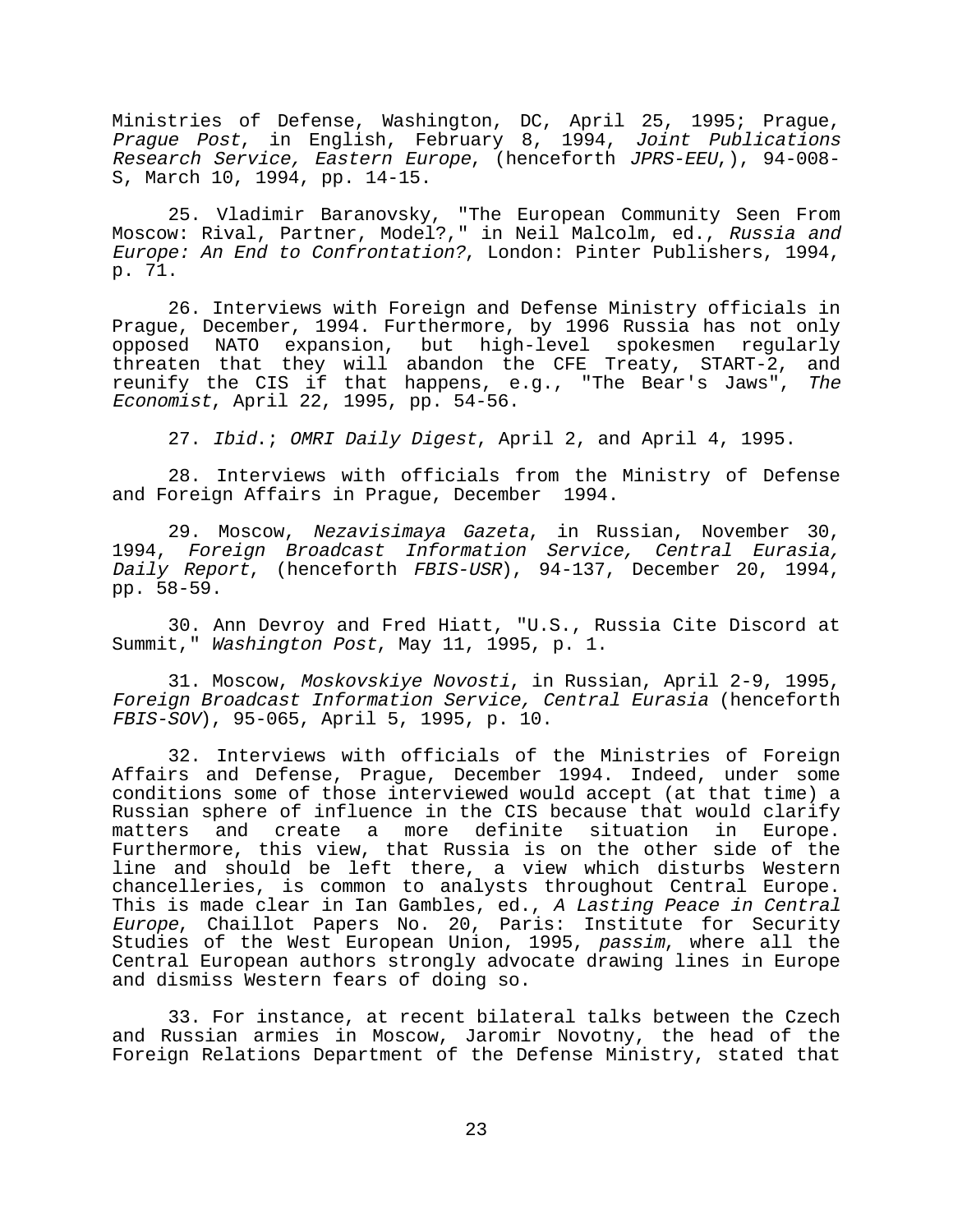the Czech side had told the Russians, "We tried to explain that an extension of the stability and democracy zone is an advantage for everybody rather than the opposite." Prague, Denni Telegraf, in Czech, April 4, 1995, FBIS-EEU, 95-067, April 7, 1995, p. 6; Moscow, *Nezavisimaya Gazeta* in Russian, February 11, 1995, *FBIS-*EEU, 95-046, March 9, 1995, pp. 3-4; and interviews with officials of the Foreign and Defense Ministries in Prague, December 1994.

34. Zieba, pp. 13-21; Prague, Mlada Fronta Dnes, in Czech, November 16, 1994, FBIS-EEU, 94-226, November 23, 1994, pp. 5-6.

35. Andrzej Karkoszka, "Security Policy and the Armed Forces of the Republic of Poland," in Jan Geert Siccama and Theo Van Den Doel, eds., Restructuring Armed Forces in East and West, Boulder, Co: Westview Press, 1994, p. 74.

36. Interviews with Czech officials of the Ministries of Defense and Foreign Affairs in Prague, December 1994.

37. Ibid.; Theresa Hitchens, "Defense Cooperation Confounds Central Europe," Defense News, April 26-May 2, 1993, pp. l, 29; Jane Perlez, "4 Countries in Audition for NATO," New York Times, January 11, 1994, p. A3.

 38. For Claes' admission, see Oslo, Aftenposten in Norwegian, FBIS-WEU, 95-016, January 25, 1995, p. 5.

39. Schmitt, p. A6; Paul D'Anieri and Bryan Schmiedeler, "European Security After the Cold War: The Policy of Insulationism?," European Security, Vol. II, No. 3, Autumn 1993, p. 357.

40. "The Jane's Interview," Jane's Defence Weekly, October 15, 1994, p. 56.

41. Dieter Mahncke, Parameters of European Security, Chaillot Papers, No. 10, Paris, Institute for Security Studies of [the] Western European Union, 1993, p. 7 (italics in the original).

42. See the speech by Croatian Foreign Minister Mate Granic to the Petersberg conference of the OSCE, on December 18, 1995, Zagreb, HINA, in English, December 18, 1995, FBIS-EEU, 95-246-A, December 22, 1995, pp. 6-7. Granic here said that,

The old, and still existing security architecture of the Euro-Atlantic realm, has proved highly ill-adapted to the challenges of the Post-Communist world, and totally inadequate when the countries faced with aggression find themselves in need to protect their sovereignty, territorial integrity, or even bare survival. In such a situation, Croatia--as well as a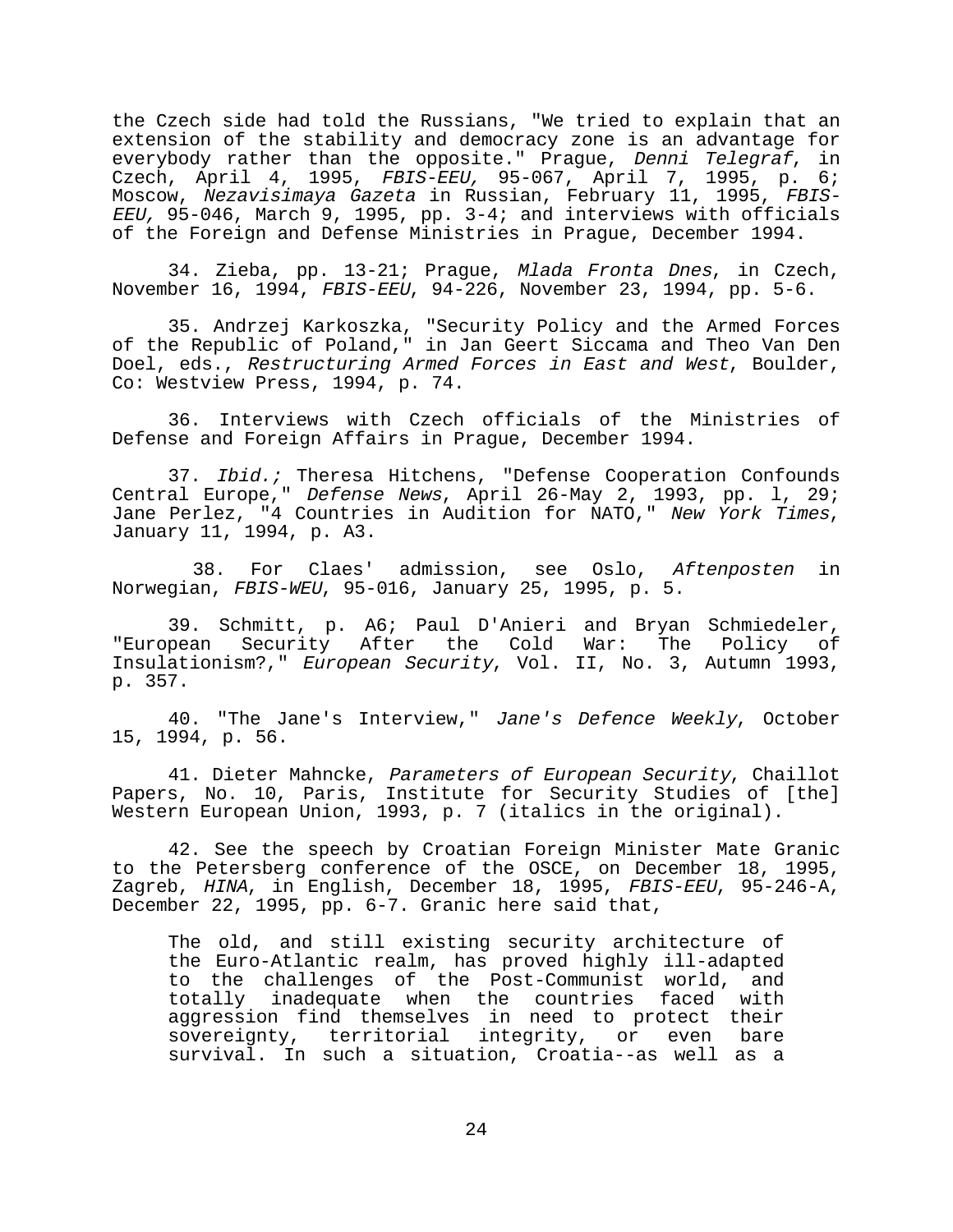number of other small and newly emerged states, which are unfortunately not part of any existing defense and security arrangements--was forced to adopt a specific national security and defense strategy which combines full cooperation with the international community with a strong emphasis on the principle and policy of selfreliance.

Despite the considerable element of special pleading here, he nonetheless voiced a profound and unsettling truth concerning Central and Eastern Europe.

43. D'Anieri and Schmiedeler, pp. 352-357; President William J. Clinton, "The U.S. and Central and Eastern Europe: Forging New Partnerships," Remarks to the Plenary Session of the White House Conference on Trade and Investment in Central and Eastern Europe, Cleveland, OH, January 13, 1995, U.S. Department of State Dispatch, Vol. VI, No. 3, January 16, 1995, pp. 28-30; "Final Communique of the Ministerial Meeting of the North Atlantic Council Held at NATO Headquarters, Brussels, on 1 December, 1994," NATO Press Service, December 1, 1994, pp. 3-4.

44. Interviews with Czech officials in the Ministry of Foreign Affairs and Defense, Prague, December 1994.

45. Interviews with officials of the Czech Ministries of Foreign Affairs and Defense in Prague, December 1994, and with Czech officials of the Ministry of Defense, Washington, DC, April 1995.

46. Prague, Lidove Noviny in Czech, April 25, 1995, FBIS-SOV, 95-081, April 27, 1995, pp. 44-45.

47. Interviews with Polish and Czech officials of their Ministries of Defense, Washington, DC, April, 1995.

48. FBIS-SOV, 95-081, April 27, 1995, pp. 44-45.

49. According to Grigory Yavlinsky (who opposes the government), Russia will be compelled to move to such union. Interviews with Finnish Officials of the Ministry of Foreign Affairs, Helsinki, December 1994. Yeltsin confirmed this outcome in September 1995 with his Edict No. 940 outlining a comprehensive strategy for economic-military-political union with the CIS subordinating those states to Russia and definitively dividing Europe. Moscow, Rossiyskaya Gazeta, in Russian, September 23, 1995, FBIS-SOV, 95-188, September 28, 1995, pp. 19-22.

50. Interview with Estonian officials, Washington, DC, January 31, 1995.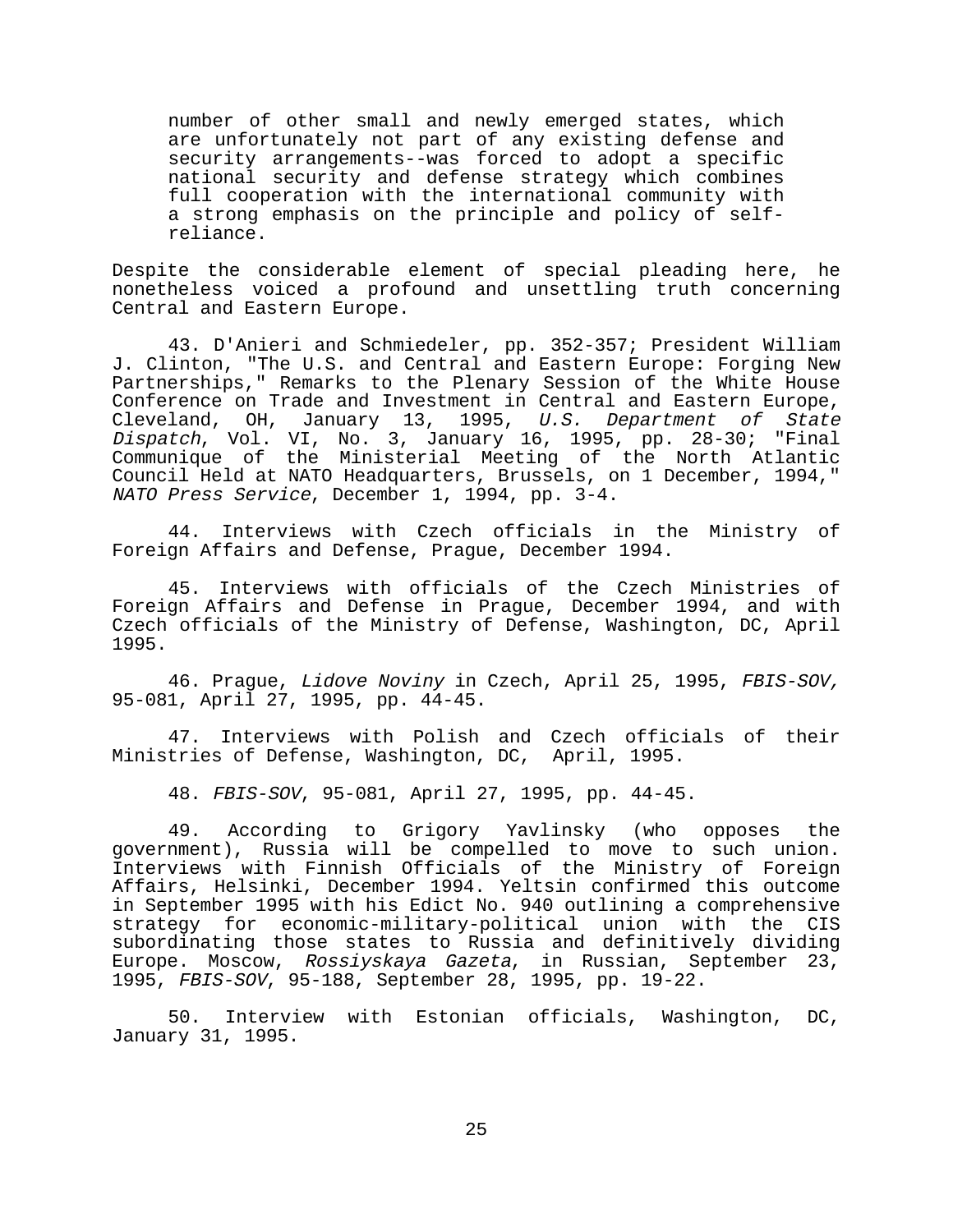51. For a Bulgarian view, see Nikolay Slatinski and Marina Caparini, "Bulgarian Security and Prospects for Reform," NATO Review, No. 2, March 1995, pp. 28-32; and for a Romanian one, Dr. Elena Zamfirescu, "'The Flight' From the Balkans," RUSI Journal, December, 1994, pp. 58-64.

52. Sofia, Bulgarska Armiya, in Bulgarian, February 27, 1995, FBIS-EEU, 95-041, March 2, 1995, p. 6.

53. Interviews with Czech officials of the Ministries of Foreign Affairs and Defense, Prague, December 1994.

54. Steve Kettle, "Czechs and Hungarians Agree to Differ Over Regional Ties," OMRI Daily Digest, February 28, 1995; Polish President Walesa's interview in Skopje, Nova Makedonija, in Macedonian, February 4, 1995, FBIS-EEU, 95-026, February 8, 1995, p. 19; Pal Dunay, "Hungary: Defining the Boundaries of Security," in Regina Cowen Karp, ed., Central and Eastern Europe: The Challenge of Transition, Oxford: Oxford University Press and SIPRI, 1994, pp. 153-154.

55. Brown, pp. 56-65; Jiri Pehe, "The Choice Between Europe and Provincialism," Transition, Vol. I, No. 12, July 14, 1995, pp. 14-19.

56. Clinton, pp. 28-30; "Final Communique," pp. 3-4.

57. Ibid.

58. Charles A. Kupchan, "The Runaway NATO Train," Washington Post Weekly, May 22-28, 1995, pp. 23-24; Craig R. Whitney, "Expand NATO? Yes, Say Most Experts, But What Does the Public Think?," New York Times, February 10, 1995, p. A6.

59. Kupchan, pp. 23-24.

60. Steve Kettle, "Czech Foreign Minister Says U.S. Won't Allow NATO Expansion To Be Vetoed," OMRI Daily Digest, April 11, 1995; Prague, Rude Pravo, in Czech, July 13, 1995, FBIS-EEU, 95-137, July 18, 1995, p. 5; Jakub Karpinski, "Update on Polish Foreign Minister's Visit to U.S.," OMRI Daily Digest, April 25, 1995; "Czechs Leading Race to Join NATO, Perry Says," Boston Globe, September 20, 1995, p. 2; Warsaw, Rzeczpospolita, in Polish, December 19, 1995, Foreign Broadcast Information Service, Western Europe, (henceforth FBIS-WEU) 95-245, December 21, 1995, p. 7.

61. Jane Perlez, "In Bulgaria, Russia Eyes A Renewal of Old Ties", *New York Times*, May 21, 1995, p. A13; Athens, Elevtherotipia, in Greek, May 22, 1995, FBIS-WEU, 95-099, May 23, 1995, p. 38; OMRI Daily Digest, May 29, 1995, May 30, 1995, June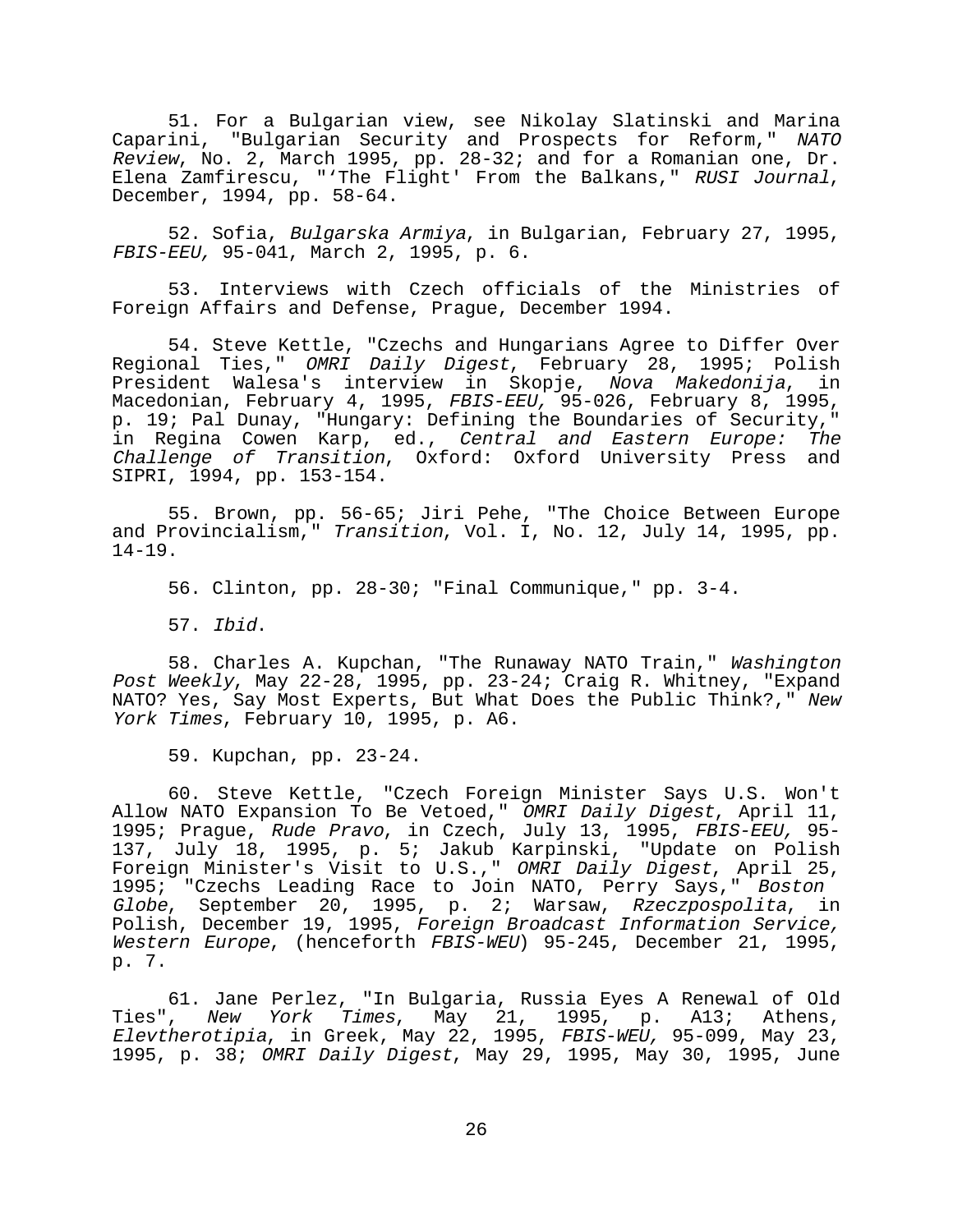12, 1995, June 22, 1995; The Monitor, June 29, 1995; Belgrade, Tanjug Domestic Service, in Serbo-Croatian, June 6, 1995, FBIS-EEU, 95-109, June 7, 1995, pp. 57-58; Belgrade, Tanjug Domestic Service, in Serbo-Croatian, June 19, 1995, FBIS-EEU, 95-118, June 20, 1995, p. 47; Belgrade, Tanjug, in English, May 17, 1995, FBIS-EEU, 95-096, May 18, 1995, p. 25.

62. Vladimir Handl, "Germany in Central Europe: Czech Perceptions," paper presented to the International Studies Association's XXXVI Annual Convention, Chicago, IL, February 22- 25, 1995, pp. 4-6; Hamburg, Der Spiegel, in German, April 10, 1995, FBIS-WEU, 95-069, April 11, 1995, p. 18, Bonn, Internationale Politik in German, No. 4, April 1995, FBIS-WEU, 95- 086, May 4, 1995, p. 16; and most recently Helmut Kohl's speech to the Polish Parliament in Warsaw, Warsaw, TVP Television First Program Network, in Polish, July 6, 1995, FBIS-EEU, 95-130, July 7, 1995, p. 33; NATO Enlargement Study, Paras. 18-20.

63. The specific example is the recent Slovak-Hungarian Treaty signed in Paris in March 1995 as a direct result of the Balladur initiative.

64. Kettle; Bratislava, Narodna Obroda, in Slovak, April 6, 1994, FBIS-EEU, 94-072, April 14, 1994, pp. 15-16; Jiri Stepanovsky, "Cooperation Within the Central European 'Visegrad Group', A Czech Perspective," paper presented to the International Studies Association's XXXVI Annual Convention, Chicago, IL, February 21-25, 1995.

65. "Klaus on Europe: So Far, So Good," The Economist, September 10, 1994, pp. 57-58; Prague, Prague Post, in English, February 15-21, 1995, FBIS-EEU, 95-062, March 31, 1995, pp. 7-8; for a British acknowledgement of Klaus' Thatcherism and its benefits to British policy in the EU, see The Rt. Hon. Douglas Hogg, QC MP, "Central Europe: The New Security Relationships," RUSI Journal, August 1994, p. 17.

66. Andrzej Korbonski, "Facing the Legacy of Post-Stalinist Regimes," European Security, Vol. I, No. 4, Winter 1992, pp. 47- 48.

67. Ibid.

68. F. Stephen Larrabee, East European Security After the Cold War, Santa Monica, CA: Rand Corporation, 1994, p. 102.

69. Vachudova, p. 41.

70. Kosice, Domino Effekt, in Slovak, March 2, 1995, FBIS-EEU, 95-068, April 10, 1995, pp. 10-12; Simon, "Czechoslovakia's 'Velvet Divorce'," pp. 482-489; Perlez, "In Bulgaria," p. A13.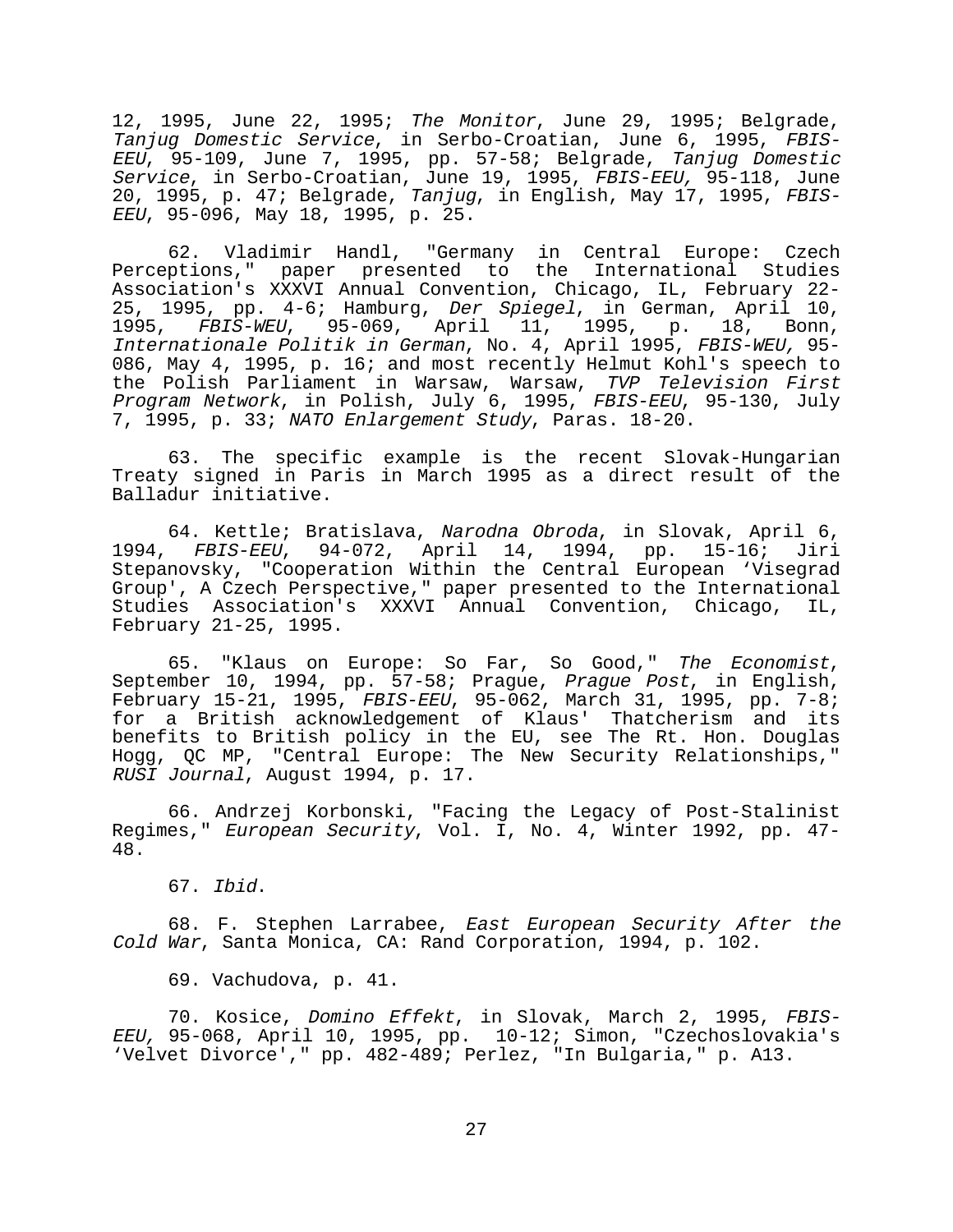71. FBIS-EEU, 95-026, February 8, 1995, p. 19; interviews with officials from the Czech Ministries of Foreign Affairs and Defense, Prague, December 1994; Stepanovsky, pp. 12-14; Jiri Pehe, "Hungarian Premier on Visegrad Cooperation," OMRI Daily Digest, April 27, 1995.

72. Vasyl Hudak, "East Central Europe and the Czech and Slovak Republics in a New Security Environment," European Security, Vol. I, No. 4, Winter 1992, p. 139.

73. Tigner, pp. 1, 37.

74. Baranovsky, p. 76.

75. Interviews with Czech and Polish officials in Washington, April 25, 1995 and Prague, December 1994; Zoltan Szabo, "European Security Challenges and Systems: A View From East-Central Europe," and Henryk Szlajfer, "A View of Central and East European Security From Warsaw," both in Charles L. Barry, ed., The Search for Peace in Europe: Perspectives from NATO and Eastern Europe, Fort Leslie McNair, Washington, DC: National Defense University Press, 1994, pp. 147-158, 159-178, respectively.

76. Prague, Denni Telegraf, in Czech, March 17, 1995, FBIS-EEU, 95-055, March 17, 1995, pp. 20-21.

77. NATO Enlargement Study, Paras. 18-20; FBIS-EEU, 95-130, July 7, 1995, p. 33; Geoffrey Lee Williams, "NATO's Expansion: The Big Debate," NATO Review, No. 3, May 1995, p. 9-14.

78. Interviews with Finnish Foreign Ministry officials in Helsinki, December 1994; R. Jeffrey Smith, "Danger Is Seen in Rapid NATO Expansion," The Washington Post, November 23, 1994, p. A16; Copenhagen, Information, in Danish, March 15, 1995, FBIS-SOV, 95-052, March 15, 1995, pp. 46-47; Kiev, Holos Ukrayny, in Ukrainian, December 23, 1994, FBIS-SOV, 94-250, December 29, 1994, pp. 30-32.

79. Interviews with Czech officials of the Ministries of Foreign Affairs and of Defense, Prague, December 1994, Washington, DC, April 24-25, 1995; FBIS-SOV, April 27, 1995, p. 44, FBIS EEU, May 30, 1995, pp. 13-14.

80. See the following two interviews with Claes, Moscow, Moskovskie Novosti, in Russian, No. 3, January 15-22, 1995, FBIS-SOV 95-018, January 27, 1995, pp. 6-8; and Paris, Le Monde, in French, February 17, 1995, FBIS-WEU, 95-034, February 21, 1995, pp. 1-3.

81. Stephen Blank, "New Challenges to European Security,"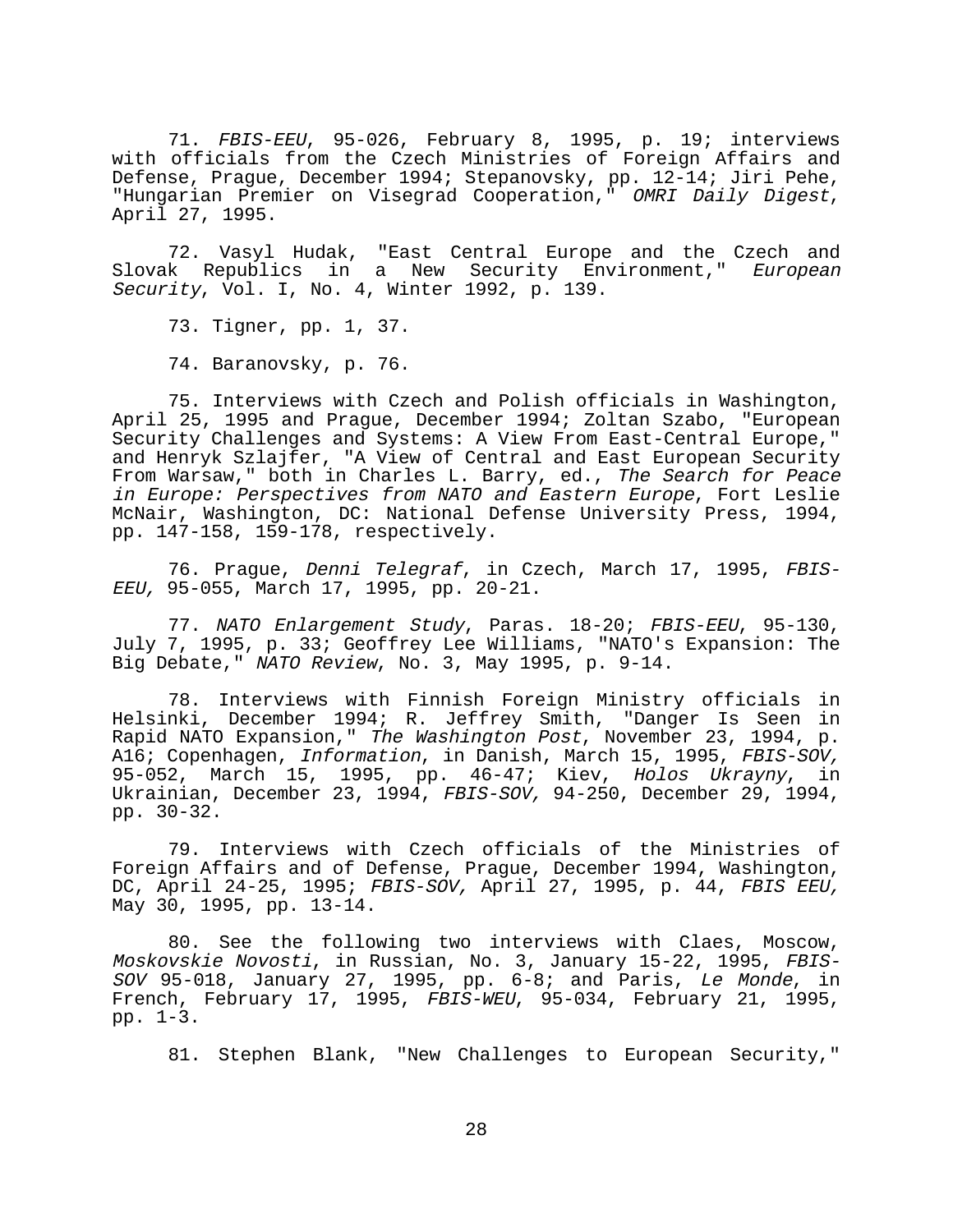Strategic Review, Vol. XXII, No. 3, Summer 1994, pp. 40-45; Paul Nitze, "Alliance's Military Role Means Less Is More," Insight, Vol. X, No. 49, December 5, 1994, pp. 21-22; Hudak, pp. 119-120; Bratislava, Respublika (Obrana Supplement), in Slovak, February 11, 1995, FBIS-EEU, 95-068, April 10, 1995, pp. 12-13.

82. Kupchan, pp. 23-24; Whitney, p. A6.

83. Dean, pp. 375-376.

84. George Moffett, "Will US Fight Europe's Wars," Christian Science Monitor, December 5, 1995, pp. 1, 4.

85. Radek Sikorski, "The New Shape of Europe," National Review, December 27, 1993, pp. 26-27.

86. Willem Van Eekelen, "WEU's Role in the New European Security Environment," International Defense Review, Defense '95, March, 1995, p. 23. He, too, argues there as well that economic and political security organizations are taking precedence over purely military institutions.

87. Ibid., p. 26.

88. Interviews with Czech officials in the Ministry of Defense and Foreign Affairs, December, 1994; Andrzej Karkoszka, "NATO Expansion: Opinions and Options," paper presented to the National Defense University NATO Symposium, Fort Leslie J. McNair, Washington, DC, April 24-25, 1995, pp. 3-4; Zieba, pp. 13-14.

89. Trevor Taylor, "Security for Europe," in Miall, p. 182.

90. Interviews with Czech officials of the Ministries of Foreign Affairs and of Defense, Prague, December 1994.

91. Karkoszka, "NATO Expansion," p. 4.

92. Milan, Il Sole 24 Ore, in Italian, July 8, 1995, FBIS-WEU, 95-135, July 14, 1995, pp. 21-22.

93. Bruce George and John Borawski, "Continental Drift,", European Security, Vol. IV, No. 2, Summer 1995, pp. 1-25.

94. Ted Hopf, "Managing the Post-Soviet Space: A Continuing Demand for Behavioral Regimes," Security Studies, Vol. IV, No. 2, Winter 1994/95, pp. 270-272; William Wallace, "European-Atlantic Security Institutions: Current State and Future Prospects," The International Spectator, Vol. XXIX, No. 3, July-September, 1994, pp. 38-40, 47. More recently see, Martin Sieff and Ben Barber, "NATO In No Hurry To Grow, Britain's Defense Chief Says", Washington Times, January 24, 1996, p. 13; and Theresa Hitchens,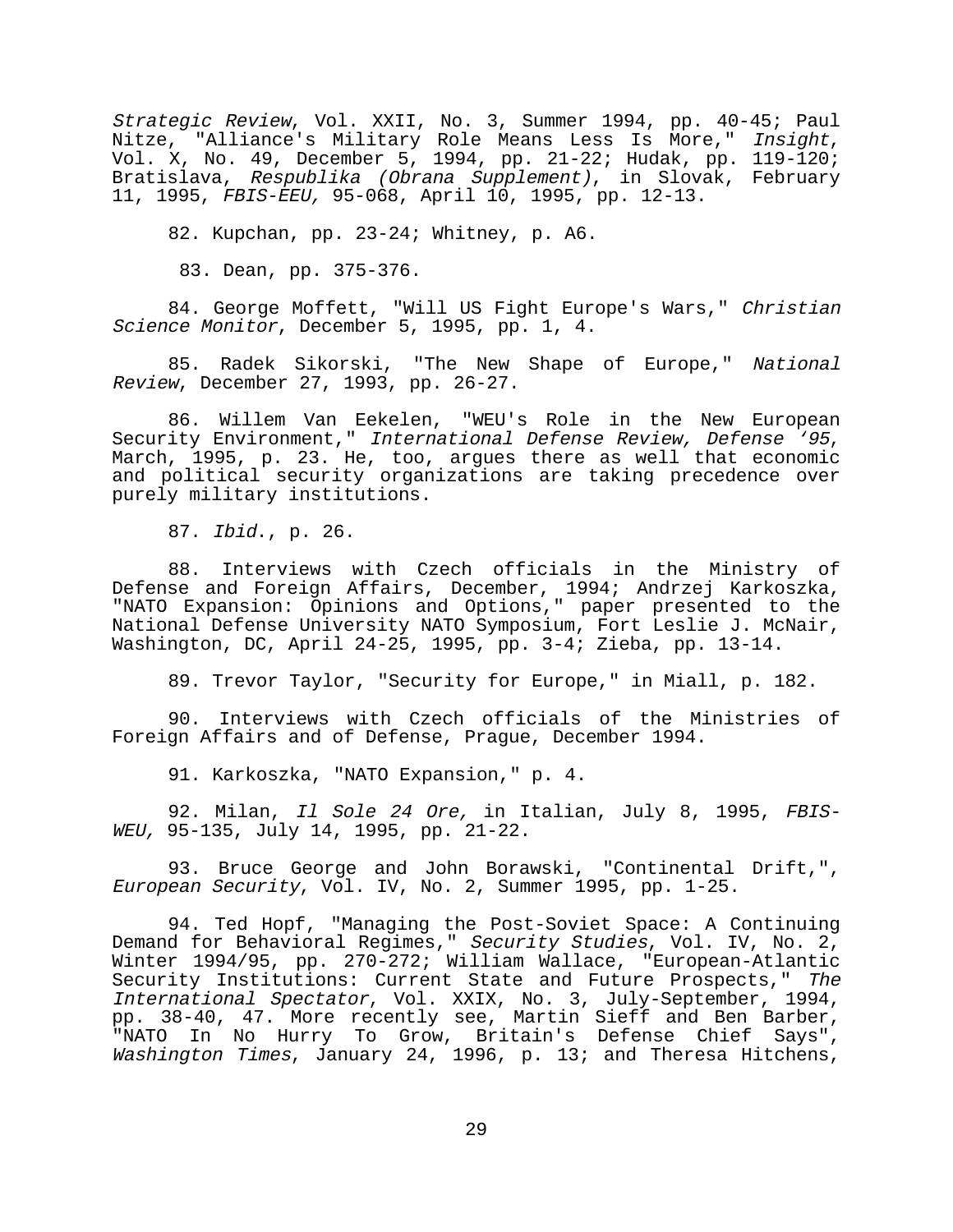"Pressure Builds To Delay Expansion of NATO," Defense News, March 11-17, 1996, p. 6.

95. Ibid., p. 49.

96. Pehe, "The Choice Between Europe and Provincialism," pp. 14-19; Brown, pp. 56-65.

97. Miroslav Polreich, "Central/East European Security Perspectives," Perspectives, No. 2, Winter 1993-94, pp. 55-56.

98. Interviews with Czech officials in the Ministry of Foreign Affairs and Defense in Prague reveal a widespread perception of Russia, Slovakia, and other states to the East in just this way.